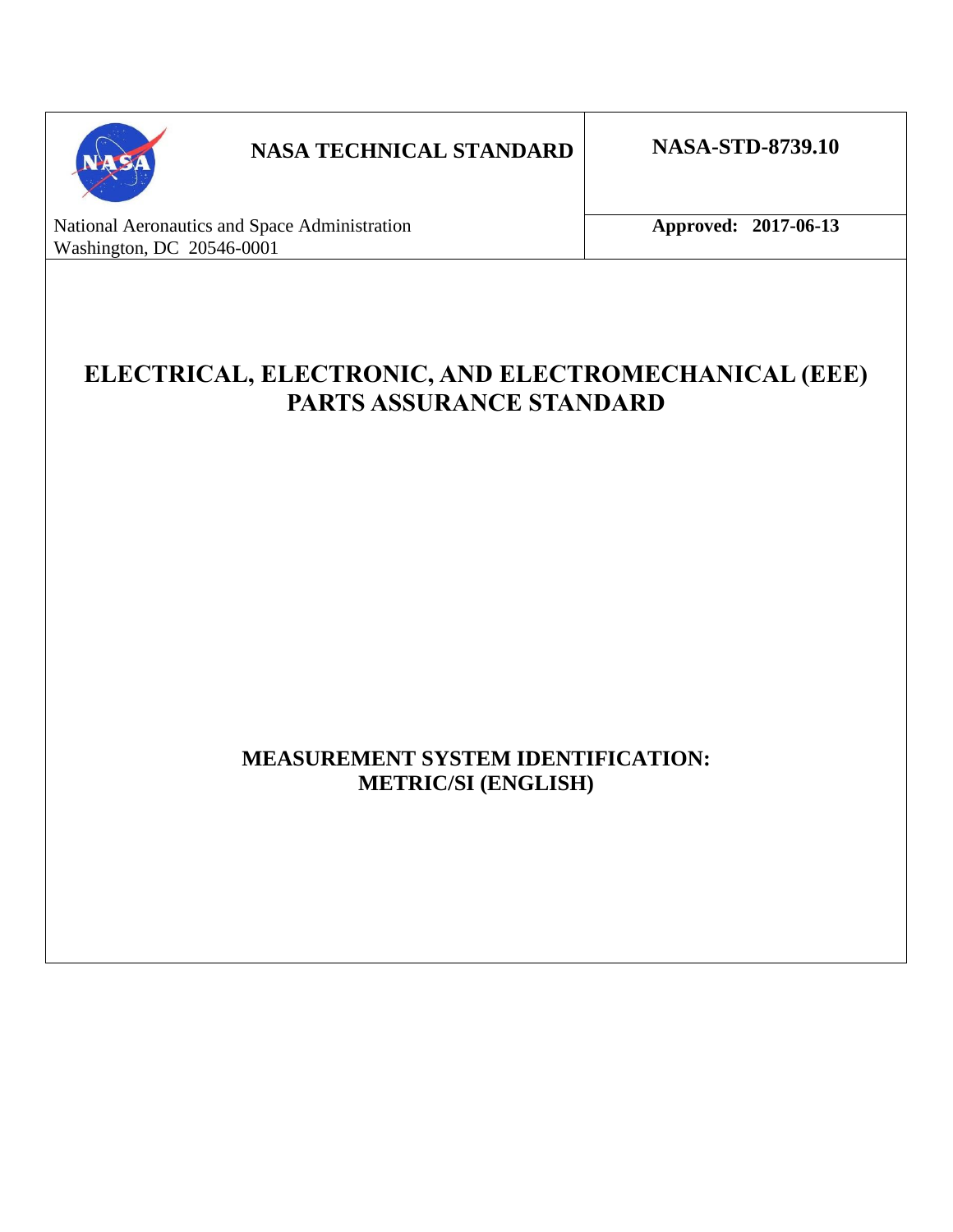# **DOCUMENT HISTORY LOG**

<span id="page-1-0"></span>

| <b>Status</b> | <b>Document</b><br><b>Revision</b> | <b>Approval Date</b> | <b>Description</b>     |
|---------------|------------------------------------|----------------------|------------------------|
| Baseline      |                                    | 2017-06-13           | <b>Initial Release</b> |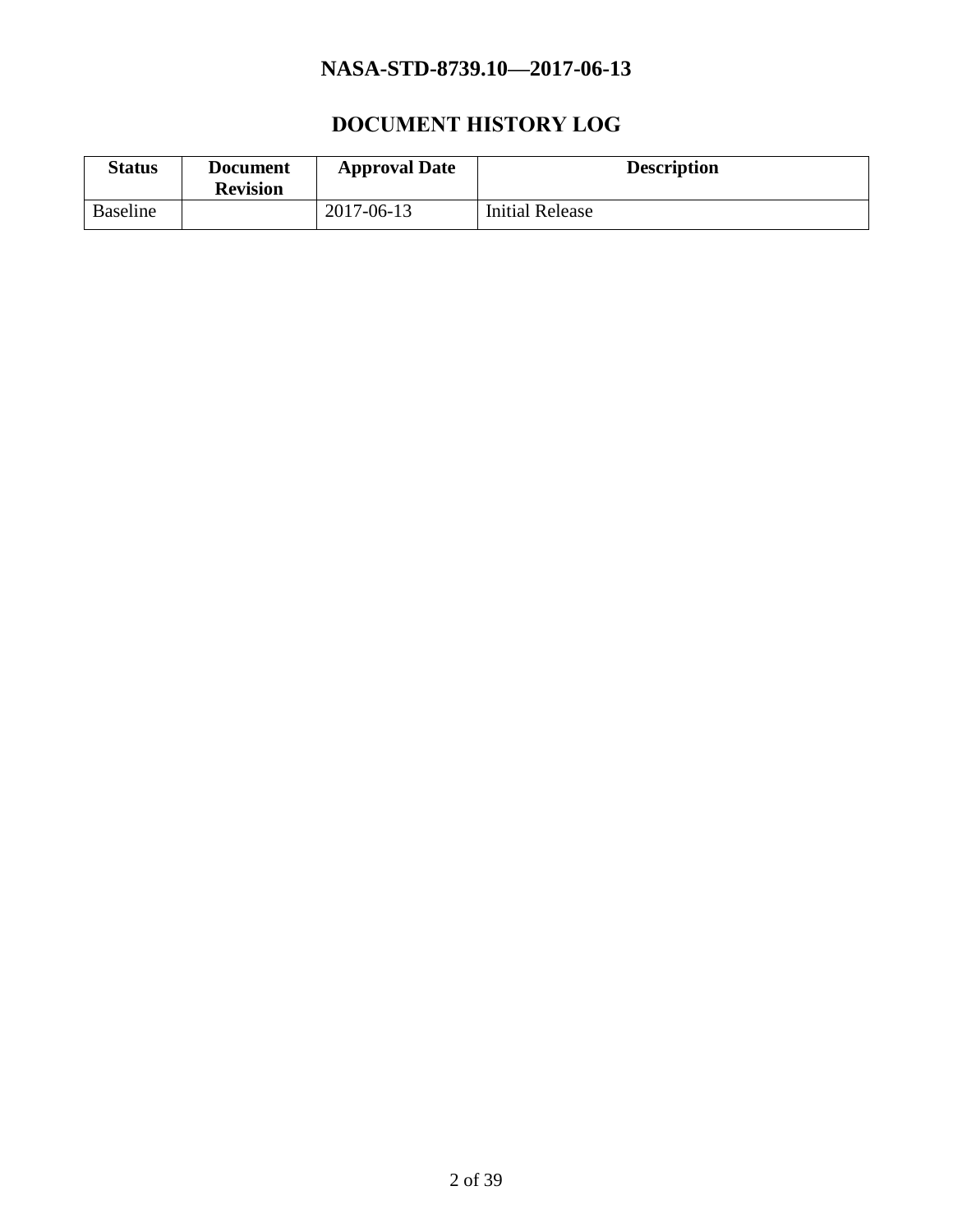# **FOREWORD**

This standard is published by the National Aeronautics and Space Administration (NASA) to provide uniform engineering and technical requirements for processes, procedures, practices, and methods that have been endorsed as standard for NASA programs and projects, including requirements for selection, application, and design criteria of an item.

This standard is approved for use by NASA Headquarters and NASA Centers, including Component Facilities and Technical and Service Support Centers, and is intended to be applied on NASA contracts.

This standard establishes a consistent set of requirements for electrical, electronic, and electromechanical (EEE) parts selection, management, and control for space flight and mission critical ground support equipment for NASA programs. The parts requirements described in this document are to be applied based on equipment grade and mission needs as specified in the Project Specification. Individual equipment needs should be evaluated to determine the extent to which each requirement should be applied.

This NASA standard was developed by NASA Headquarters Office of Safety and Mission Assurance and the EEE Parts Program. Requests for information, corrections, or additions to this standard should be submitted to the NASA, Office of Safety and Mission Assurance (OSMA), by email to Agency-SMA-Policy-Feedback@mail.nasa.gov, or via the "Email Feedback" link at https://standards.nasa.gov/.

bref, Safety and Mission Assurance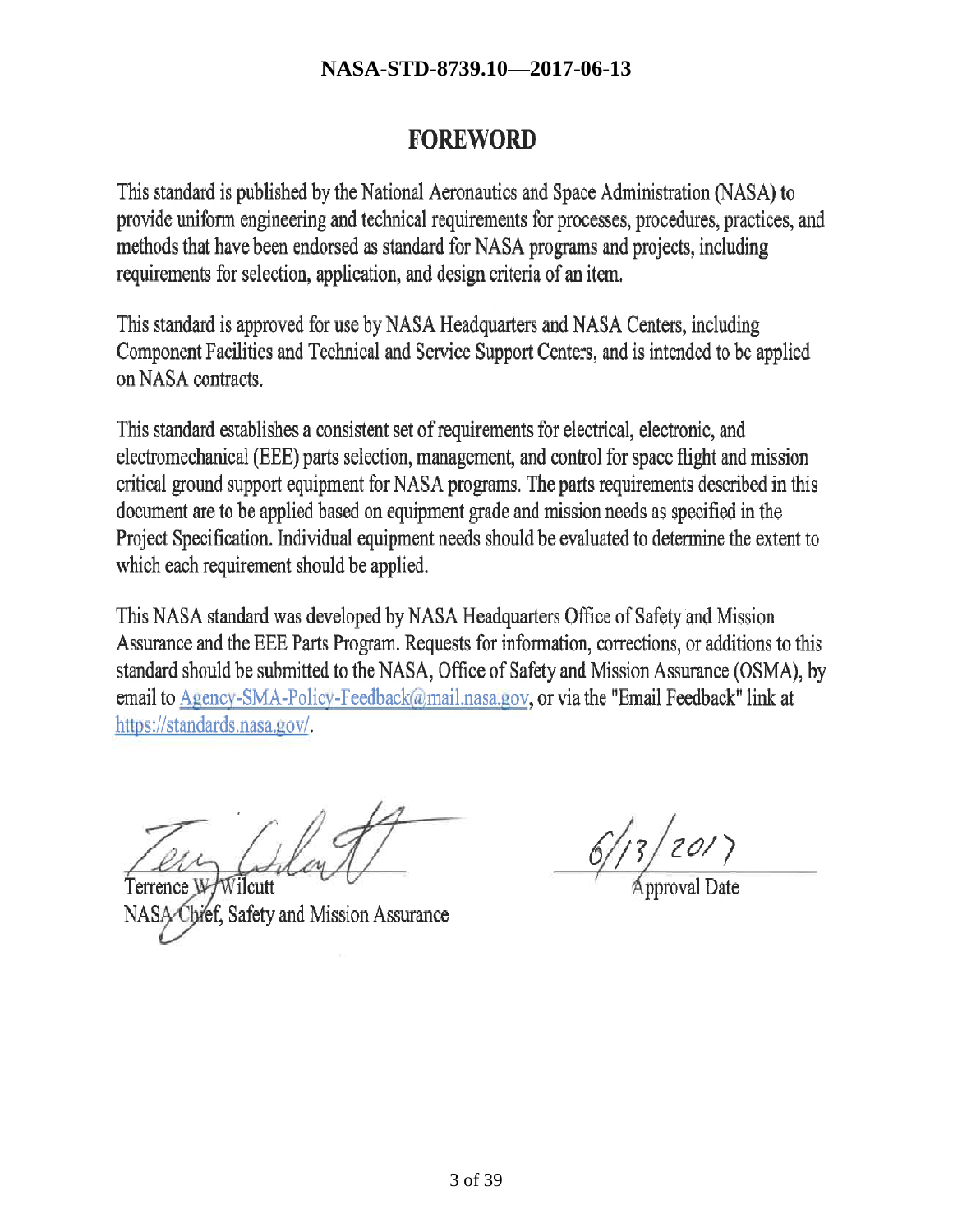# **TABLE OF CONTENTS**

<span id="page-3-0"></span>

| 1.               |                                                     |    |
|------------------|-----------------------------------------------------|----|
| 1.1              |                                                     |    |
| 1.2              |                                                     |    |
| 1.3              |                                                     |    |
| 2.               |                                                     |    |
| 2.1              |                                                     |    |
| 2.2              |                                                     |    |
| 2.3              |                                                     |    |
| 2.4              |                                                     |    |
|                  |                                                     |    |
| 3.               |                                                     |    |
| 3.1              |                                                     |    |
| 3.2              |                                                     |    |
| $\overline{4}$ . |                                                     |    |
| 4.1              |                                                     |    |
| 4.2              |                                                     |    |
| 5.               |                                                     |    |
| 5.1              |                                                     |    |
| 5.2              |                                                     |    |
| 5.3              |                                                     |    |
| 5.4              |                                                     |    |
| 5.5              |                                                     |    |
|                  |                                                     |    |
| 6.               | EEE PARTS ASSURANCE AND CONTROL REQUIREMENTS  24    |    |
| 6.1              |                                                     |    |
| 6.2              |                                                     |    |
| 6.3              |                                                     |    |
| 6.4              |                                                     |    |
| 6.5              |                                                     |    |
| 6.6              |                                                     |    |
| 6.7              |                                                     |    |
| 6.8              |                                                     |    |
| 7.               | EEE PARTS PROCUREMENT, OBSOLESCENCE AND COUNTERFEIT |    |
|                  |                                                     | 28 |
| 7.1              |                                                     |    |
| 7.2              |                                                     |    |
|                  |                                                     |    |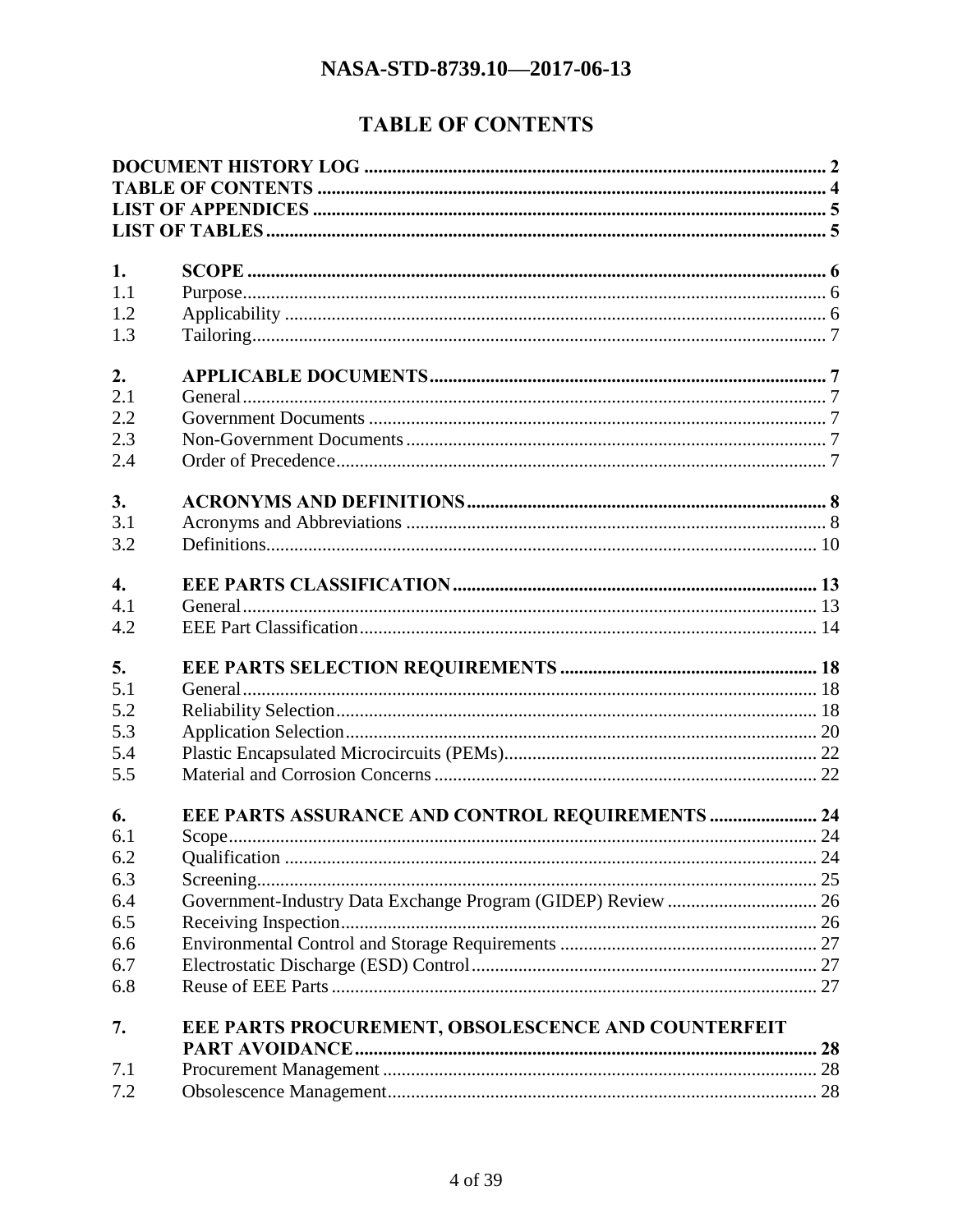| 8.  |  |
|-----|--|
| 8.1 |  |
| 8.2 |  |
|     |  |
|     |  |

# **LIST OF APPENDICES**

<span id="page-4-0"></span>

|--|

# **LIST OF TABLES**

<span id="page-4-1"></span>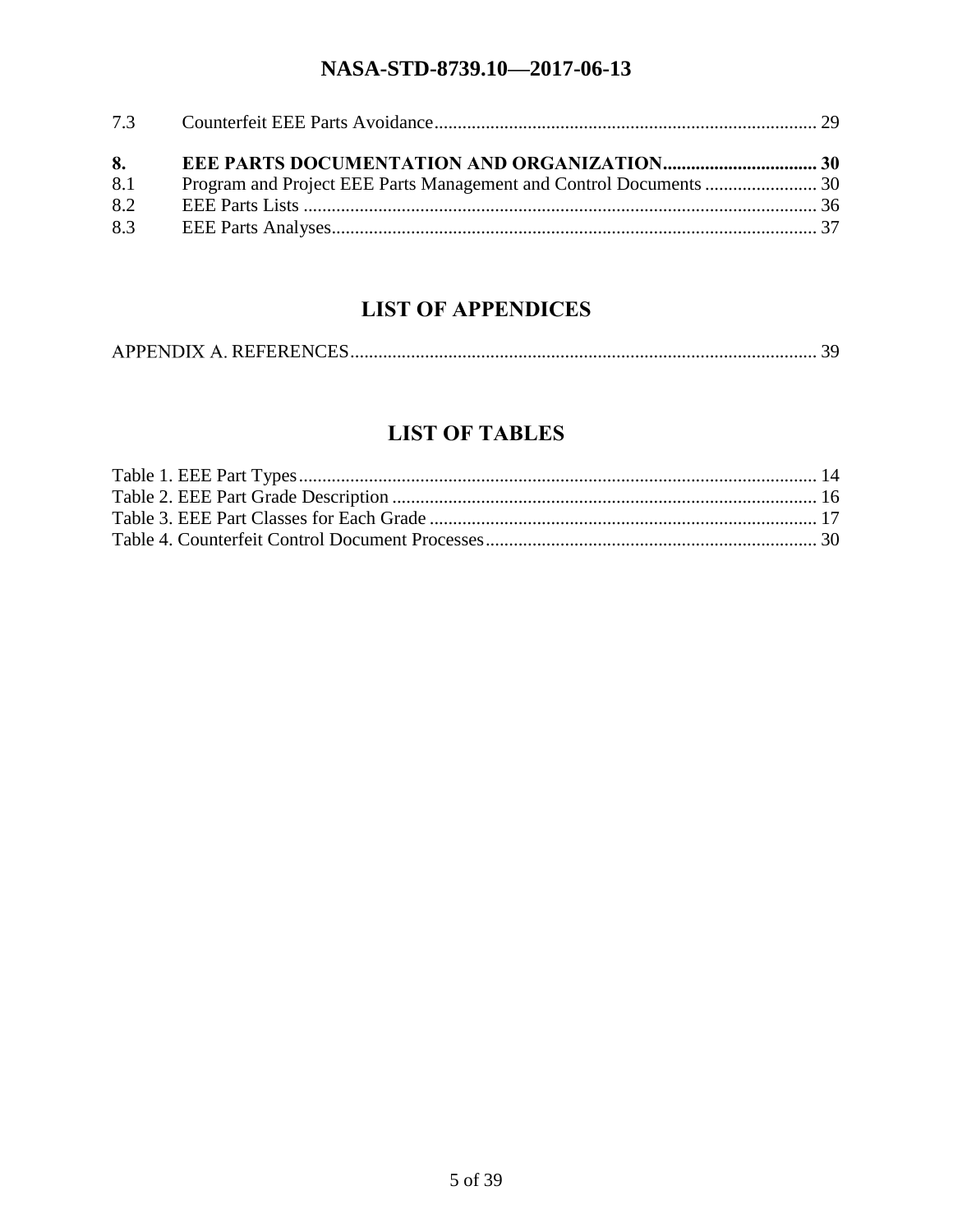# **ELECTRICAL, ELECTRONIC, AND ELECTROMECHANICAL (EEE) PARTS MANAGEMENT AND CONTROL REQUIREMENTS FOR SPACE FLIGHT HARDWARE**

# <span id="page-5-0"></span>**1. SCOPE**

#### <span id="page-5-1"></span>**1.1 Purpose**

1.1.1 The purpose of this standard is to establish a consistent set of requirements to control risk and enhance reliability in NASA space flight hardware and critical ground support equipment, in part, by managing the selection, acquisition, traceability, testing, handling, packaging, storage, and application of EEE parts as required by NASA Policy Directive (NPD) 8730.2, NASA Parts Policy. The requirements contained in this standard are not applicable to aeronautics systems, unless specifically cited in governing documents.

1.1.2 While this document may give guidance with respect to processes and selection criteria associated with EEE parts, it is generally not the intent of this standard to mandate specific reliability grade parts in particular applications, rather to allow programs and projects to make these decisions based on the guidance contained herein, Center EEE Parts input, and program and project requirements. Sections 4.2 (including table 2) and 5.2.4 are included as qualitative guidance and are not to be considered requirements.

### <span id="page-5-2"></span>**1.2 Applicability**

1.2.1 This standard is approved for use by NASA Headquarters and NASA Centers, including Component Facilities and Technical and Service Support Centers, and may be cited in contract, program, and other Agency documents as a technical requirement. This standard may also apply to the Jet Propulsion Laboratory or to other contractors, grant recipients, or parties to agreements only to the extent specified or referenced in their contracts, grants, or agreements.

1.2.2 This standard is applicable to space flight hardware, launch vehicles, critical ground support equipment (GSE), projects governed by NPR 7120.5, NASA Space Flight Program and Project Management Requirements.

1.2.3 This standard does not apply to institutional projects as defined by NPR 7120.7, NASA Information Technology and Institutional Infrastructure Program and Project Requirements, or to Research and Technology Development Programs and Projects as defined by NPR 7120.8, NASA Research and Technology Program and Project Management Requirements unless explicitly specified in project requirements documents.

1.2.4 All mandatory actions (i.e., requirements) are denoted by statements containing the term "shall." The terms: "may" or "can" denote discretionary privilege or permission, "should" denotes a good practice and is recommended but not required, "will" denotes expected outcome, and "are/is" denotes descriptive material.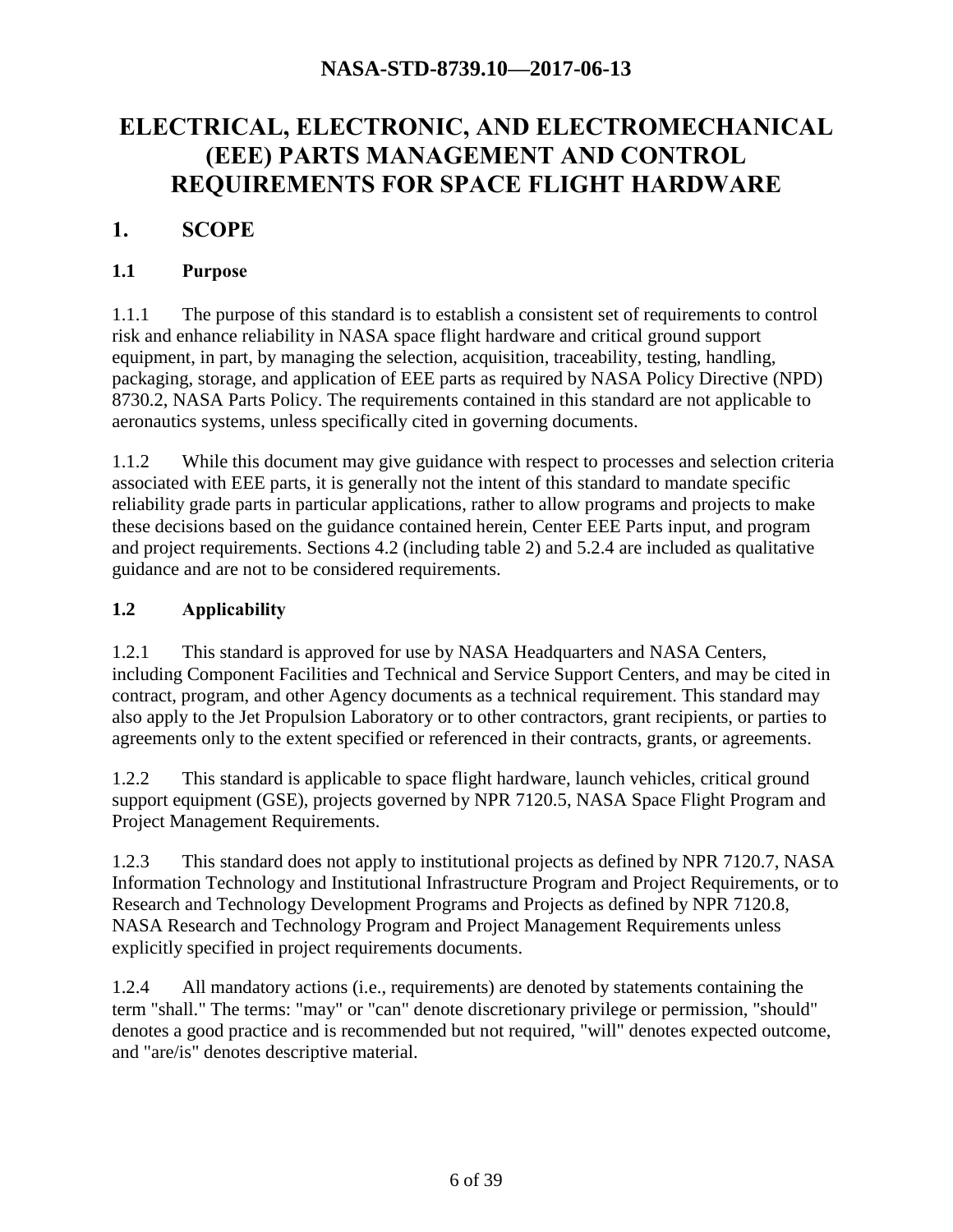### <span id="page-6-0"></span>**1.3 Tailoring**

1.3.1 Tailoring of the requirements contained in this standard for application to a specific program or project per Center requirements, risk classification or acceptable risk posture shall be formally documented in the Program and Project EEE Parts Management and Control Plan (EPMCP), or equivalent, and approved by the Parts, Materials, and Processes Control Board (PMPCB), or equivalent, and the SMA Technical Authority.

# <span id="page-6-1"></span>**2. APPLICABLE DOCUMENTS**

#### <span id="page-6-2"></span>**2.1 General**

2.1.1 The documents listed in this section contain provisions that constitute requirements of this standard as cited in the text. Use of more recent issues of cited documents may be authorized by the responsible Technical Authority. The applicable documents are accessible via the NASA Technical Standards System at [https://standards.nasa.gov](https://standards.nasa.gov/) or may be obtained directly from the Standards Developing Organizations or other document distributors.

#### <span id="page-6-3"></span>**2.2 Government Documents**

| NASA-STD-8739.4 Crimping, Interconnecting Cables, Harness, and Wiring                |
|--------------------------------------------------------------------------------------|
| NASA-STD-8739.6 Implementation Requirements for NASA Workmanship<br><b>Standards</b> |

#### <span id="page-6-4"></span>**2.3 Non-Government Documents**

| ANSI/ESD S20.20 | Development of an Electrostatic Discharge Control Program for<br>Protection of Electrical and Electronic Parts, Assemblies and<br>Equipment (Excluding Electrically Initiated Explosive Devices) |
|-----------------|--------------------------------------------------------------------------------------------------------------------------------------------------------------------------------------------------|
| SAE AS5553A     | Counterfeit Electronic Parts; Avoidance, Detection, Mitigation,<br>and Disposition Verification Criteria                                                                                         |

#### <span id="page-6-5"></span>**2.4 Order of Precedence**

2.4.1 This standard establishes requirements to control risk and enhance reliability in NASA space flight and critical ground support/test systems, in part, by managing the selection, acquisition, traceability, testing, handling, packaging, storage, and application of EEE parts but does not supersede nor waive established Agency requirements found in other documentation.

2.4.2 Conflicts between this standard and other requirements documents shall be resolved by the Technical Authority.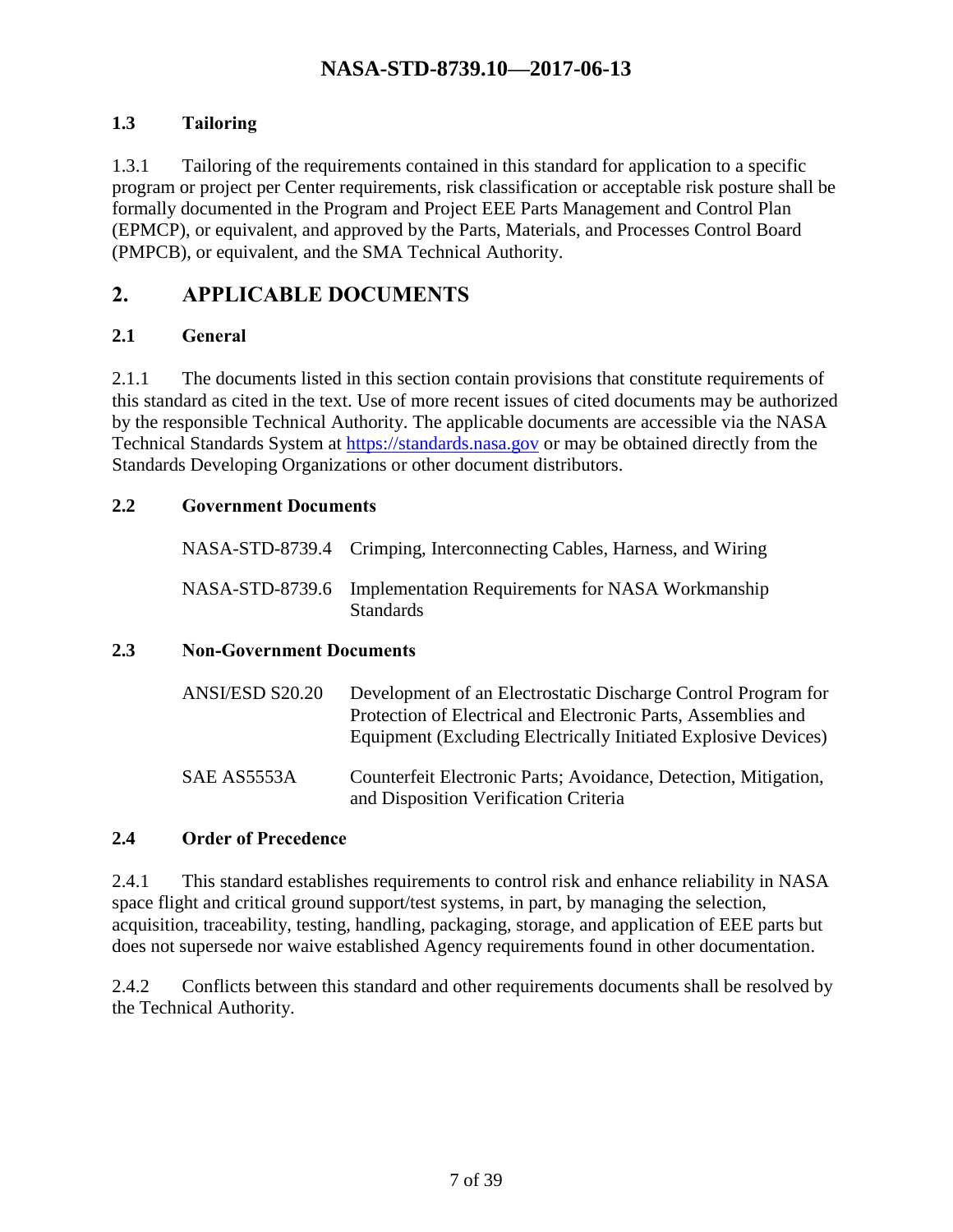# <span id="page-7-0"></span>**3. ACRONYMS AND DEFINITIONS**

# <span id="page-7-1"></span>**3.1 Acronyms and Abbreviations**

| AIP           | <b>Acquisition Integrity Program</b>                        |
|---------------|-------------------------------------------------------------|
| <b>CAGE</b>   | <b>Commercial and Government Entity</b>                     |
| <b>CI</b>     | Configuration Item                                          |
| <b>CCP</b>    | Counterfeit Control Plan                                    |
| <b>COTS</b>   | <b>Commercial Off The Shelf</b>                             |
| <b>DDD</b>    | Displacement Damage Dose                                    |
| <b>DMSMS</b>  | Diminishing Manufacturing Sources and Material Shortages    |
| <b>DPA</b>    | <b>Destructive Physical Analysis</b>                        |
| <b>EEE</b>    | Electrical, Electronic, and Electromechanical               |
| <b>ELDRS</b>  | <b>Enhanced Low Dose Rate Sensitivity</b>                   |
| <b>EPARTS</b> | Electronic Parts Applications Reporting and Tracking System |
| <b>EPMCP</b>  | EEE Parts Management and Control Plan                       |
| <b>EOL</b>    | End of Life                                                 |
| <b>ESA</b>    | European Space Agency                                       |
| <b>ESD</b>    | <b>Electrostatic Discharge</b>                              |
| <b>FRL</b>    | <b>Failure Rate Level</b>                                   |
| <b>GEIA</b>   | Government Electronics & Information Technology Association |
| <b>GIDEP</b>  | Government Industry Data Exchange Program                   |
| <b>GSE</b>    | <b>Ground Support Equipment</b>                             |
| <b>HI-REL</b> | <b>High Reliability</b>                                     |
| <b>JAN</b>    | <b>Joint Army Navy</b>                                      |
| <b>JAXA</b>   | Japan Aerospace Exploration Agency                          |
| <b>LDC</b>    | Lot Date Code                                               |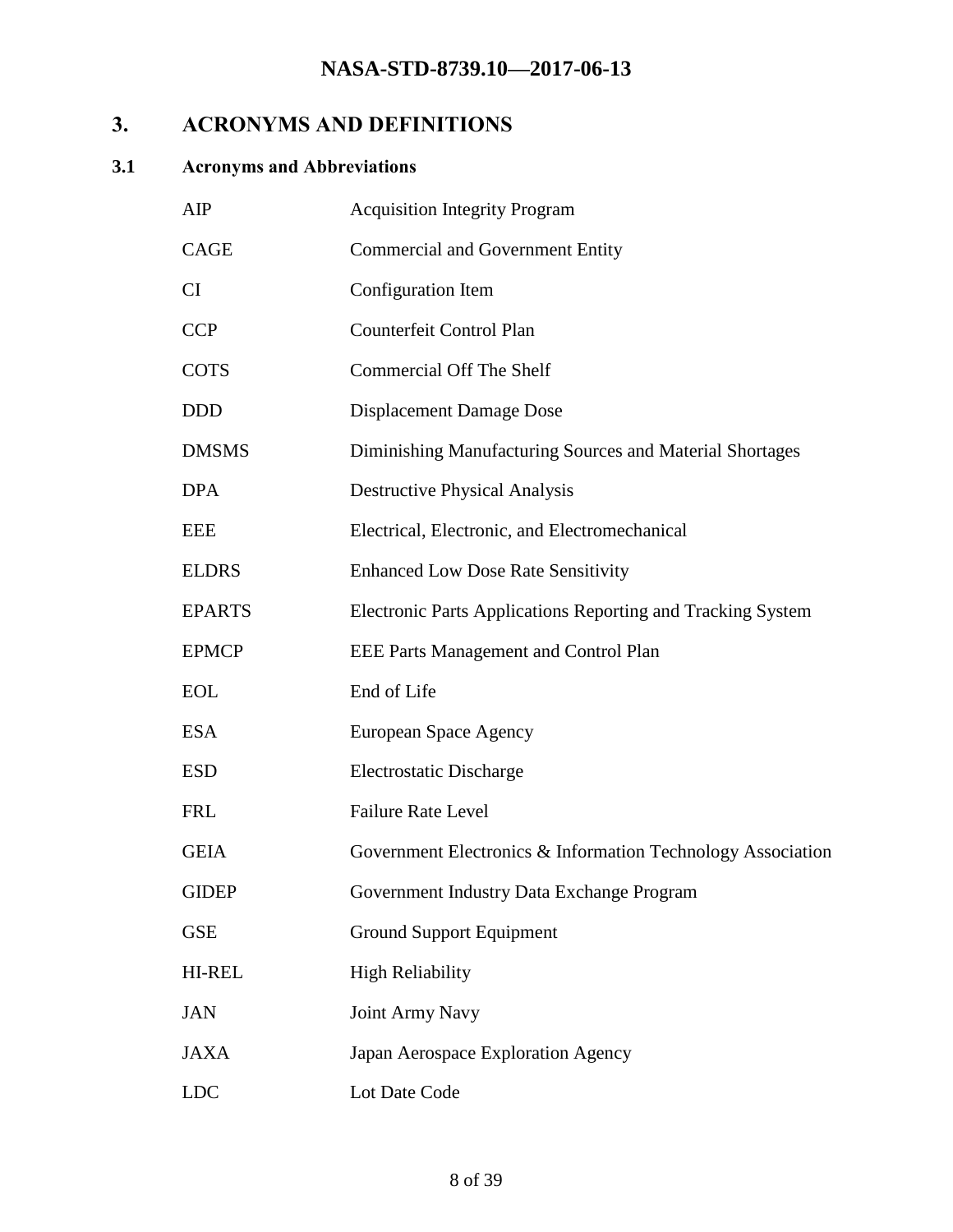| <b>LFCP</b>  | Lead-Free Control Plan                                                                                |
|--------------|-------------------------------------------------------------------------------------------------------|
| MIL-PRF      | <b>Military Performance</b>                                                                           |
| <b>MTBF</b>  | Mean Time Between Failure                                                                             |
| <b>NASA</b>  | National Aeronautics and Space Administration                                                         |
| <b>NEPP</b>  | <b>NASA Electronic Parts and Packaging Program</b>                                                    |
| <b>NPSL</b>  | NASA Parts Selection List (maintained on the Internet by<br>NEPP/NEPAG) (https://nepp.nasa.gov/npsl/) |
| <b>OCM</b>   | <b>Original Component Manufacturer</b>                                                                |
| <b>OSMA</b>  | Office of Safety and Mission Assurance                                                                |
| <b>PAPL</b>  | Program or Project Approved Parts List                                                                |
| Pb           | Lead                                                                                                  |
| <b>PCB</b>   | <b>Parts Control Board</b>                                                                            |
| <b>PCN</b>   | <b>Product Change Notice</b>                                                                          |
| <b>PDR</b>   | Preliminary Design Review                                                                             |
| <b>PDN</b>   | <b>Product Discontinuance Notification</b>                                                            |
| <b>PEM</b>   | <b>Plastic Encapsulated Microcircuit</b>                                                              |
| <b>PIN</b>   | Part or Identifying Number                                                                            |
| <b>PIND</b>  | <b>Particle Impact Noise Detection</b>                                                                |
| <b>PMPCB</b> | Parts, Materials, and Processes Control Board                                                         |
| QML          | <b>Qualified Manufacturers List</b>                                                                   |
| QPL          | <b>Qualified Product List</b>                                                                         |
| <b>RHA</b>   | <b>Radiation Hardness Assurance</b>                                                                   |
| <b>RHAE</b>  | <b>Radiation Hardness Assurance Engineer</b>                                                          |
| <b>RHAP</b>  | <b>Radiation Hardness Assurance Plan</b>                                                              |
| <b>RPCP</b>  | Red Plague Control Plan                                                                               |
| <b>SAE</b>   | <b>SAE</b> International                                                                              |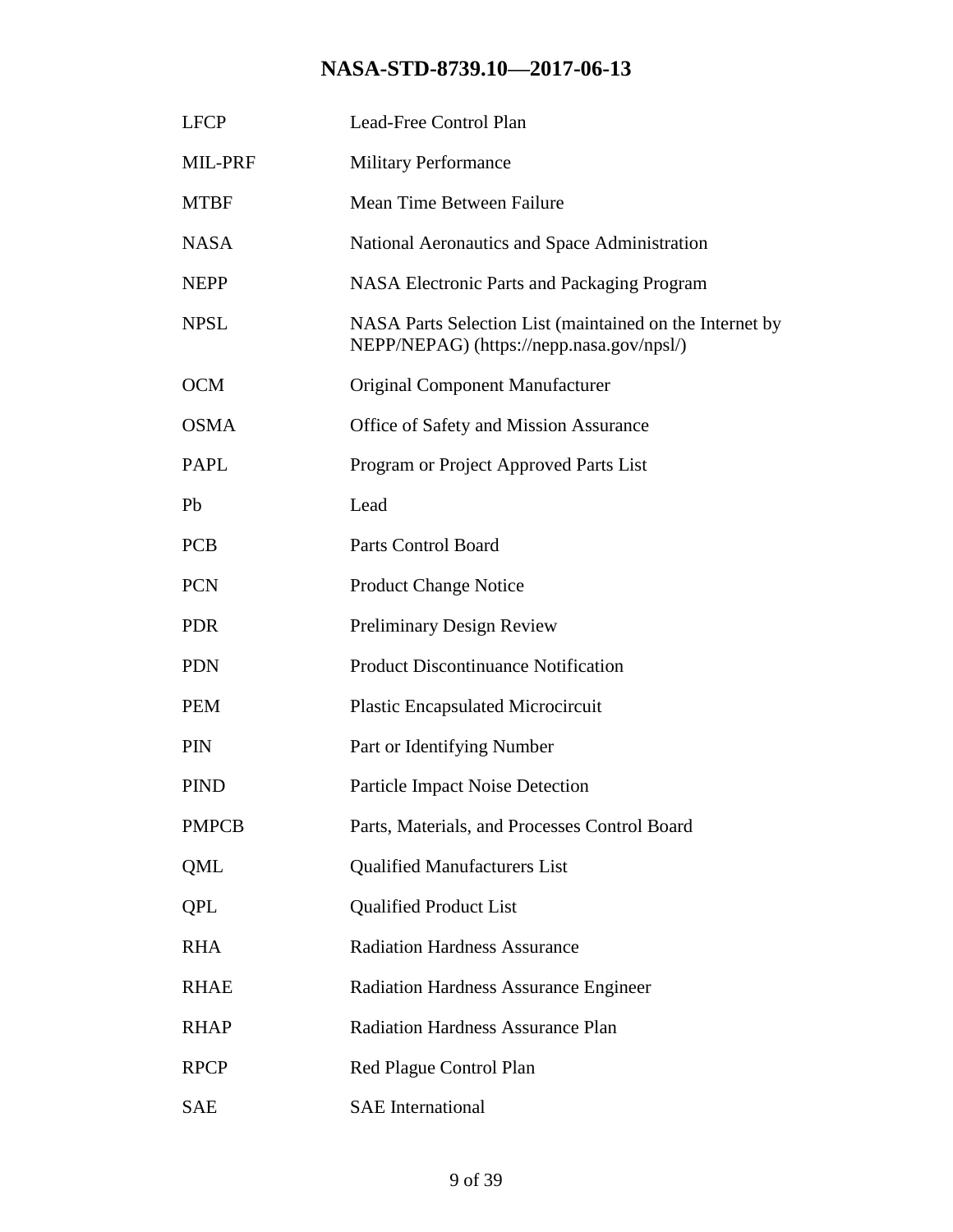| SCD        | <b>Source Control Drawing</b> |
|------------|-------------------------------|
| <b>SEE</b> | Single Event Effect           |
| Sn         | Tin                           |
| <b>STD</b> | Standard                      |
| тнэ        | <b>Total Ionizing Dose</b>    |

#### <span id="page-9-0"></span>**3.2 Definitions**

Commercial and Government Entity (CAGE) Code: An identifying code assigned by the Government that unambiguously identifies EEE part sources. A CAGE Code is required in order to conduct business with the Federal Government.

Commercial: A classification for an assembly, part, or design for which the item manufacturer or vendor establishes performance, configuration and reliability, including design, materials, processes, and testing pursuant to market forces rather than by enforceable compliance to a government or industry standard.

Critical: The condition where failure to comply with prescribed requirements can potentially result in loss of life, serious personal injury, loss of mission, or loss of a significant mission resource.

Derating: Derating of a part is the intentional reduction of its electrical, mechanical and thermal stresses for the purpose of providing a margin between the applied stress and the actual demonstrated limit of the part capabilities.

Destructive Physical Analysis (DPA): A series of inspections and tests performed on samples of an EEE part and resulting in damage to the samples. Usually part of a failure analysis or quality conformance inspection.

Desiccant: A hygroscopic substance that induces or sustains a state of dryness (desiccation) in its vicinity. A drying agent.

Deviation: A specific written authorization, granted prior to the manufacture of a Configuration Item (CI), to depart from a particular requirement of a CI's current approved configuration for a specific number of units or a specified period of time.

Displacement Damage Dose (DDD): Dose of radiation capable of causing displacement damage. Refers to the cumulative degradation resulting from the displacement of nuclei from their lattice position in a material due to ionizing or non-ionizing radiation.

Enhanced Low Dose Rate Sensitivity (ELDRS): The characteristic of a device that exhibits an enhanced total dose response at dose rates below 50 rad(Si)/s.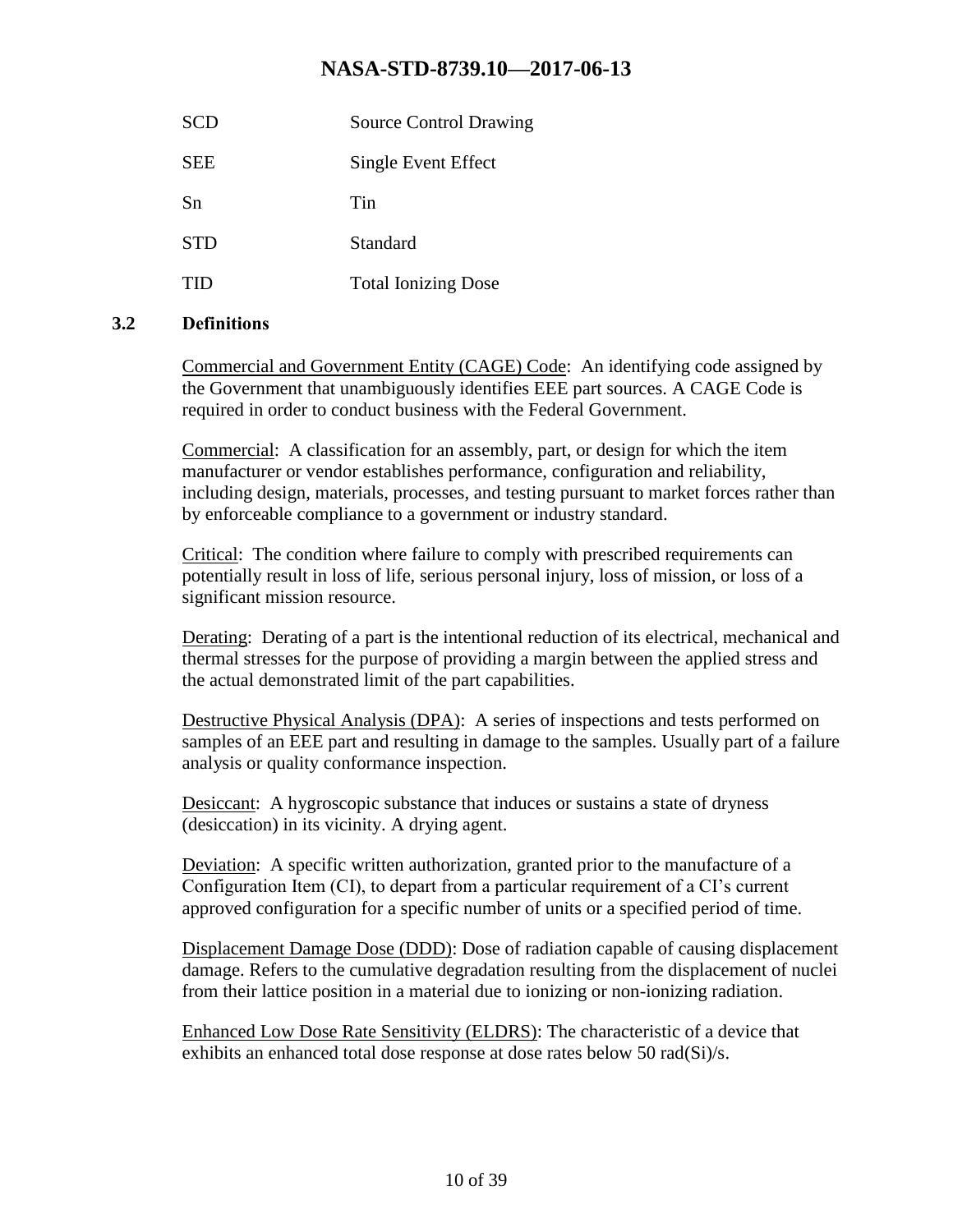Failure Mode Effects and Criticality Analysis: Analysis of a system and the working interrelationships of its elements to determine ways in which failures can occur (failure modes) and the effects of each potential failure on the system element in which it occurs, on other system elements, on the mission, and the study of the relative mission significance or criticality of all potential failure modes.

Fault Tree Analysis: A deductive system reliability tool that provides both qualitative and quantitative measures of the probability of failure. It estimates the probability that a top-level event will occur, systematically identifies all possible causes leading to the top event, and documents the analytic process to provide a baseline for future studies of alternative designs.

Franchised Distributor: A source authorized by the original component manufacturer to distribute parts.

Free Space Environment: The natural space radiation environment present in the absence of any man-made structures or objects. This definition only applies above the Kármán Line (100 km altitude).

Government Industry Data Exchange Program (GIDEP): An organization through which users and suppliers of products (EEE parts, mechanical parts, materials, software, etc.) and the government may exchange information, such as part design changes and failure experiences.

Grade : A classification which designates EEE parts in terms of reliability , quality or screening level based on military or industry standards. Interchangeable with terms "level" and "class" when used in this context.

Ground Support Equipment (GSE): Non-flight equipment, systems, or devices specifically designed and developed for a direct physical or functional interface with flight hardware.

Heritage Hardware: Hardware whose design has been previously qualified and used in space applications, and was accepted for use by a NASA program or project.

Lot Date Code (LDC): An identification code, usually marked on a EEE part and prescribed by the applicable specification, to identify parts which have been processed as a batch.

Obsolete Part: A part that is no longer being manufactured.

Off-The-Shelf Hardware: Assembly, part, or design that is readily available for procurement, usually to catalog specifications, without the necessity of generating detail procurement specifications for the item.

Projected Obsolete Part: A part for which a manufacturer has issued a Product Discontinuance Notification (PDN) or other notification stating that the part will no longer be manufactured after some future date.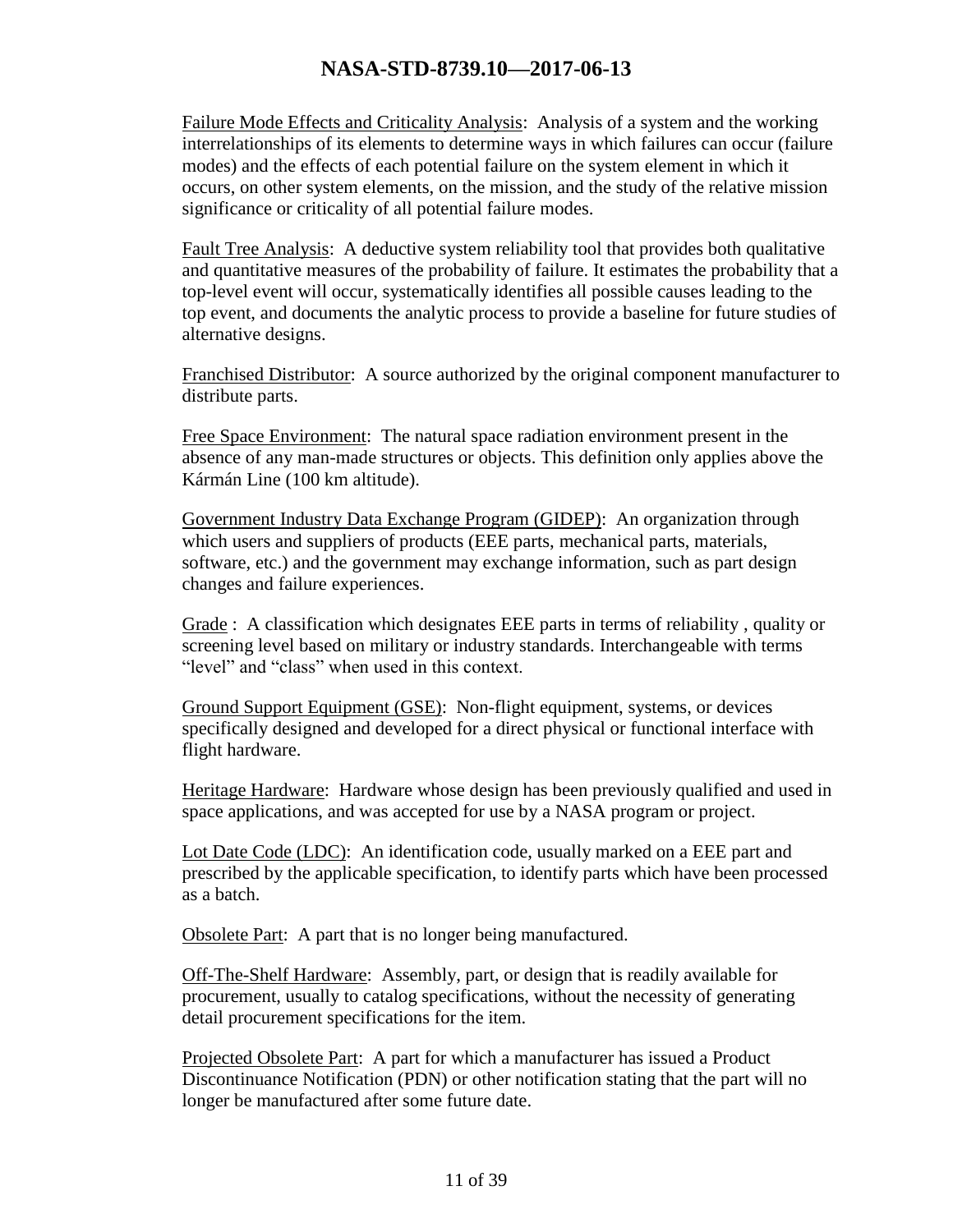Qualification: Tests consisting of mechanical, electrical, and environmental intended to verify that materials, design, performance, and long-term reliability of the part are consistent with the specification and intended application, and to assure that manufacturer processes are consistent from lot to lot.

Qualified Manufacturers List (QML): A classification issued by a qualifying agency that identifies manufacturers (along with other information) that have met certain standards for qualification.

Qualified Parts List (QPL): A classification issued by a qualifying agency that identifies products (along with other information) that have met certain standards for qualification.

Quality Conformance Inspection: Inspection or test, used to verify conformance with requirements.

Radiation Hardened (EEE Parts): EEE components designed to operate in man-made or natural space radiation environments and show complete immunity up to a designated level of total ionizing dose (TID) and immunity to one or more classes of single event effects (SEE). Note that standard radiation hardness assurance (RHA) designators are available on many MIL-STD marked parts; however, it is important to note that the designator may not include important areas of performance such as SEE or enhanced low dose rate susceptibility (ELDRS).

Red Plague ( $Cu<sub>2</sub>O$ ): The sacrificial corrosion of copper in a galvanic interface between silver and copper, resulting in the formation of red cuprous oxide  $(Cu_2O)$ . Continued exposure to an oxygen rich environment can then lead to black cupric oxide (CuO). Galvanic corrosion is promoted by the presence of moisture and oxygen at an exposed copper-silver interface (i.e., conductor end, pinhole, scratch, nick, etc.).

Source Control Drawing (SCD): A drawing that provides an engineering description (including configuration, part number, marking, reliability, environmental, and functional/performance characteristics), qualification requirements, and acceptance criteria for commercial items or vendor developed items procurable from a specialized segment of industry that provides for application critical or unique characteristics.

Screening: Tests, typically applied to 100% of parts in a lot, intended to remove nonconforming parts (parts with random defects that are at increased risk of resulting in early failures, known as infant mortality) from an otherwise acceptable lot and thus increase confidence in the reliability of the parts selected for use.

Single Event Effect (SEE): A generalized category of anomalies that result from a single ionizing particle. This term includes such effects as single event upsets, transients, latch–up, permanent upset, and device burnout.

Single Event Upset (SEU): An unintentional change in the state of a digital device, resulting in erroneous data or control induced by ionizing radiation. The change of a state is not permanent in that complete functionality can be restored by reprogramming.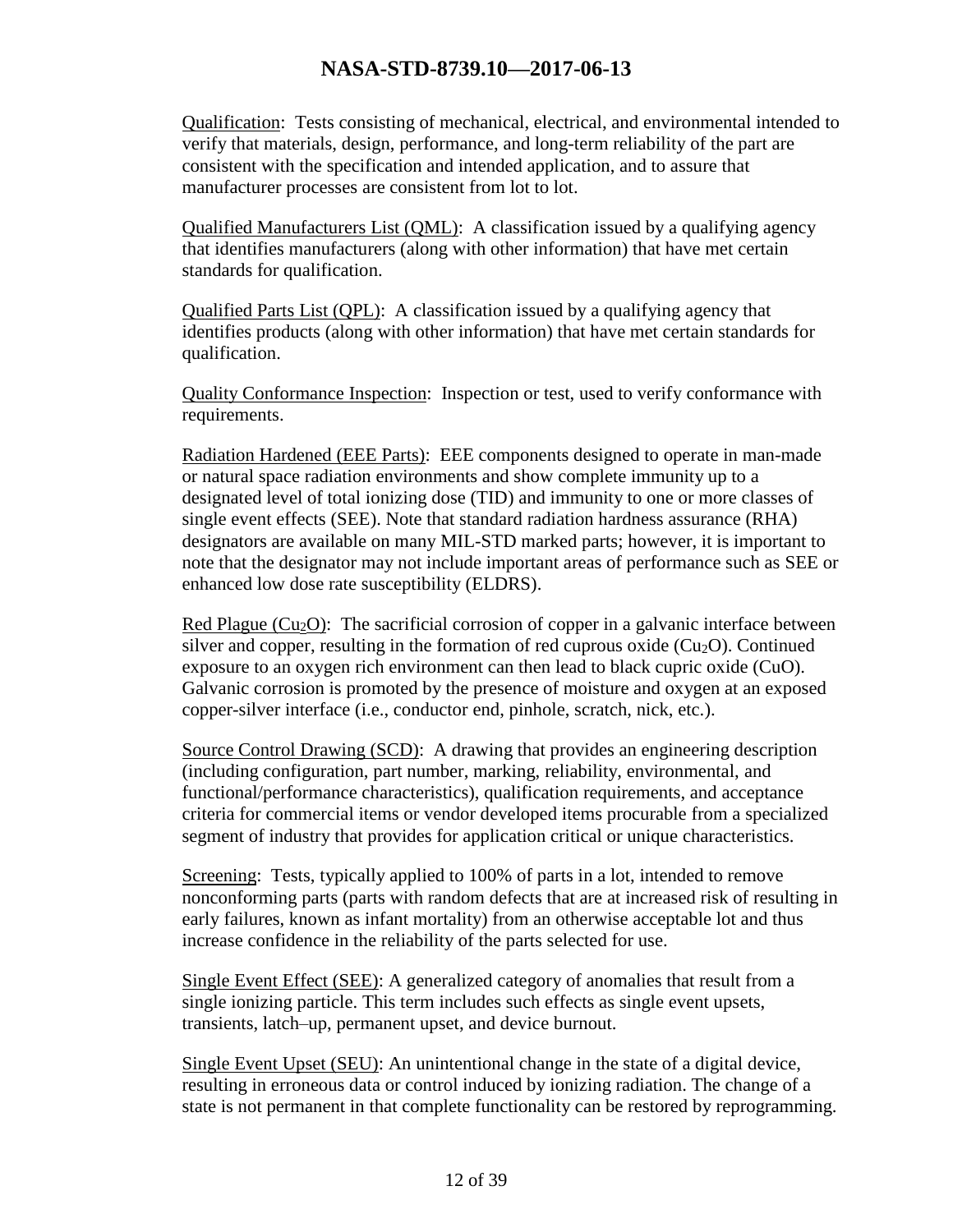Technical Authority: Individuals at different levels of responsibility who maintain independent authority to ensure that proper technical standards are utilized.

Total Ionizing Dose (TID): The cummulative energy deposited in a material causing a long-term degradation of electronics. Typical effects include parametric failures or variations in device parameters such as leakage current, threshold voltage, etc., or functional failures.

Traceability: The ability to verify the history, location, or application of an item by means of documented recorded identification.

Vendor Hi-Rel: A term used to describe parts that have been screened and qualified to requirements that have been enhanced from the manufacturer's normal flow, as determined solely by the manufacturer and offered as high reliability parts.

Waiver: A written authorization, granted after manufacture, to accept a CI that is found to depart from specified requirement(s) of the CI's current approved configuration for a specific number of units or a specified period of time.

White plague: Reaction occuring when excess fluorine outgasses from fluoropolymer insulations combines with water in the form of humidity to create hydrofluoric acid, which reacts with any surrounding metal.

# <span id="page-12-0"></span>**4. EEE PARTS CLASSIFICATION**

#### <span id="page-12-1"></span>**4.1 General**

4.1.1 Programs and projects shall establish and implement processes in accordance with the requirements and guidance in this standard to ensure that:

a. Every Electrical, Electronic and Electromechanical (EEE) part intended for use in space flight is reviewed and approved for compatibility with the intended environment and mission life,

b. Parts are selected so that space flight hardware meets all performance and reliability requirements in the worst-case predicted mission environment, including radiation, thermal, vacuum, and vibration stresses over mission life, and

c. Parts intended to be used in critical ground support equipment are selected to meet program specific performance and reliability requirements.

4.1.2 The EEE part type categories covered by this document are listed in Table 1, EEE Part Types. In addition to these part types, Commercial Off-The-Shelf (COTS) assemblies and subassemblies containing EEE parts are within the scope of this standard. Additionally, these requirements also apply to EEE parts in sensor assemblies where basic sensing/transducer pieces (e.g. resistance temperature detector, strain gauge, etc.) are packaged in an assembly with other electrical part types such as wire, connector, resistor, etc.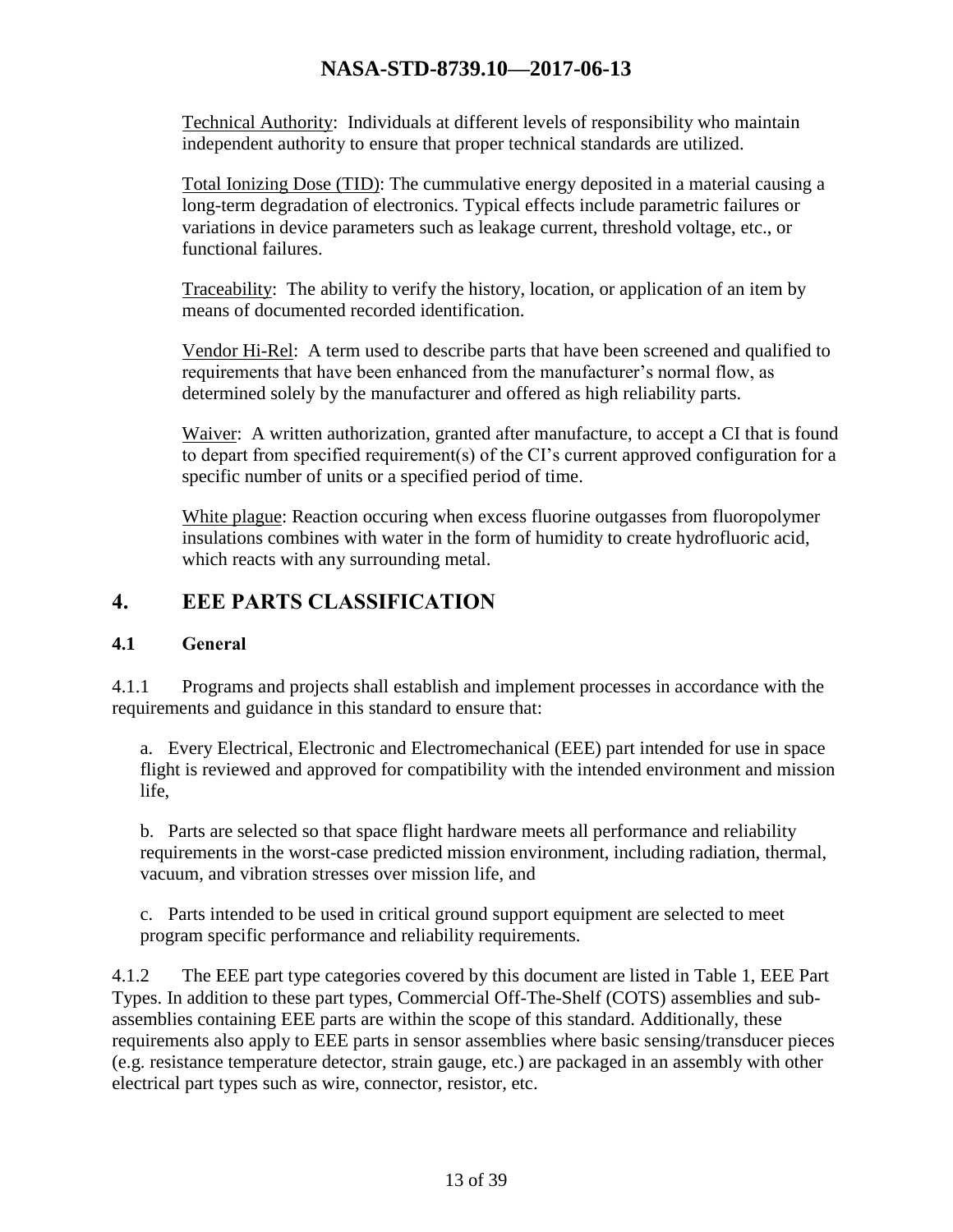<span id="page-13-1"></span>

| Part Types                     | Federal      | Part Types                      | Federal      |
|--------------------------------|--------------|---------------------------------|--------------|
|                                | <b>Stock</b> |                                 | <b>Stock</b> |
|                                | Classes      |                                 | Classes      |
| Capacitors                     | 5910         |                                 |              |
|                                |              | Hybrid microcircuits            |              |
|                                |              | (including dc/dc                |              |
|                                |              | converters, opto-               |              |
|                                |              | electronics, RF, and            |              |
| <b>Circuit Breakers</b>        | 5925         | microwave devices)              | 5962         |
|                                |              | Magnetics, Inductors &          |              |
| Connectors                     | 5935         | <b>Transformers</b>             | 5950         |
| Crystal & Crystal              |              |                                 |              |
| <b>Oscillators</b>             | 5955         | <b>Monolithic Microcircuits</b> | 5962         |
| <b>Diodes</b>                  | 5961         | Relays                          | 5945         |
| <b>Fiber Optic Accessories</b> | 6070         | <b>Resistors</b>                | 5905         |
| <b>Fiber Optic Cables</b>      | 6015         | Switches                        | 5930         |
| <b>Fiber Optic Conductors</b>  | 6010         | Thermistors                     | 5905         |
| <b>Fiber Optic Devices</b>     | 6030         |                                 |              |
| Fiber Optic                    |              |                                 |              |
| Interconnects                  | 6060         | Transistors                     | 5961         |
| Filters                        | 5915         | Wire and Cable                  | 6145         |
| <b>Fuses</b>                   | 5920         |                                 |              |

#### Table 1. EEE Part Types

#### <span id="page-13-0"></span>**4.2 EEE Part Classification**

The terms "grade" and "level" and "part class" are considered synonymous; i.e., a grade 1 part is consistent with reliability level 1. The intention of this standard is not to mandate locally used terms such as level, grade or part class to be changed to match this document. Table 2 qualitatively describes each of the part grades in relative terms for different properties. Table 3 lists classification designations for different part types found in their respective military specification. Note for Table 3: This table only includes examples and is not all-inclusive. Certain military specifications only pertain to a single reliability grade and are not listed in the table (e.g. MIL-PRF-123 applies only to space grade ceramic capacitors). References to "reliability" apply to the individual part, and may not apply to the system. Additionally, a reliability value obtained from a manufacturer (e.g. MTBF, FRL) applies to the part as manufactured and may not apply to its use in a system. Additional information regarding system reliability considerations can be found in NASA-STD-8729.1.

#### 4.2.1 Grade 1

Grade 1 EEE parts typically meet the highest reliability standards, and have been subjected to independent verification. Additionally, Grade 1 parts are manufactured with the greatest amount of element evaluation, traceability, in-process testing and final screening as compared to other parts of the same type, but different reliability grades. Military specification documents (e.g.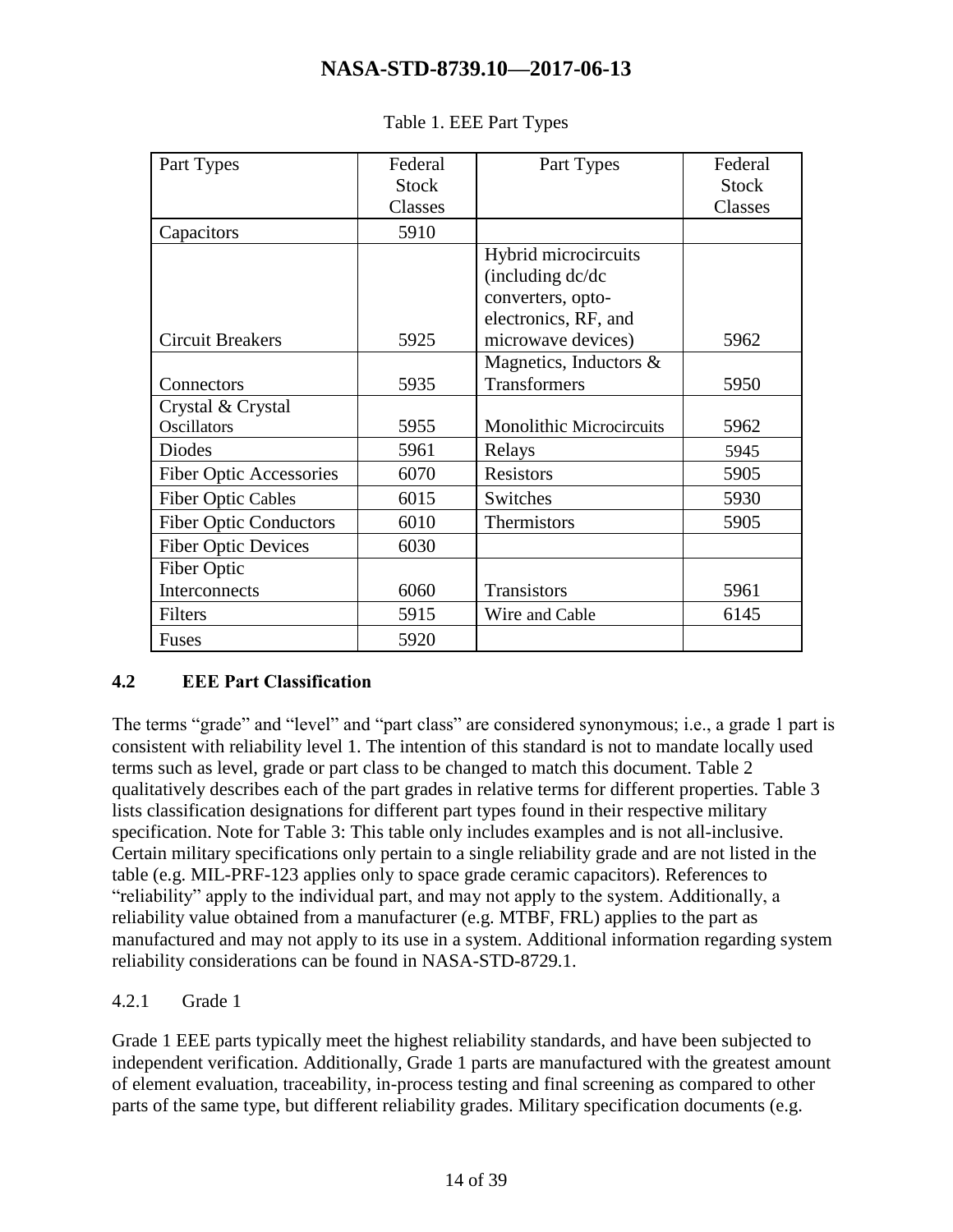MIL-PRF 19500P, Semiconductor Devices, General Specification For) describe the Grade 1 designation level as being intended for space applications.

#### 4.2.2 Grade 2

Grade 2 EEE parts typically meet rigorous (but not the highest) military or industry reliability standards, and have been subjected to independent verification. Grade 2 parts may be manufactured at facilities that also manufacture Grade 1 parts, but typically with less element evaluation, traceability, in-process testing and final screening as compared to Grade 1 parts of the same type.

#### 4.2.3 Grade 3

Grade 3 EEE parts typically meet military or industry standards for reliability, but there may be significant exceptions, such as omitted tests or reduced temperature ranges. Manufacturing and testing of parts may not have been independently verified. Traceability to manufacturing lot may not be available.

#### 4.2.4 Grade 4

Grade 4 EEE parts typically meet vendor standards for self-defined or commercial market place reliability criteria, but have not been independently verified. Grade 4 EEE parts can also be referred to as COTS. Traceability to manufacturing lot or testing data may not be available. Additionally, homogeneity cannot be assumed in terms of manufacturer facility, manufacturing lot, die origin, etc., when purchasing multiples of a specific part. Finally, most aspects of COTS part manufacturing are subject to change by the manufacturer without notice to the customer, potentially nullifying any previous qualification efforts.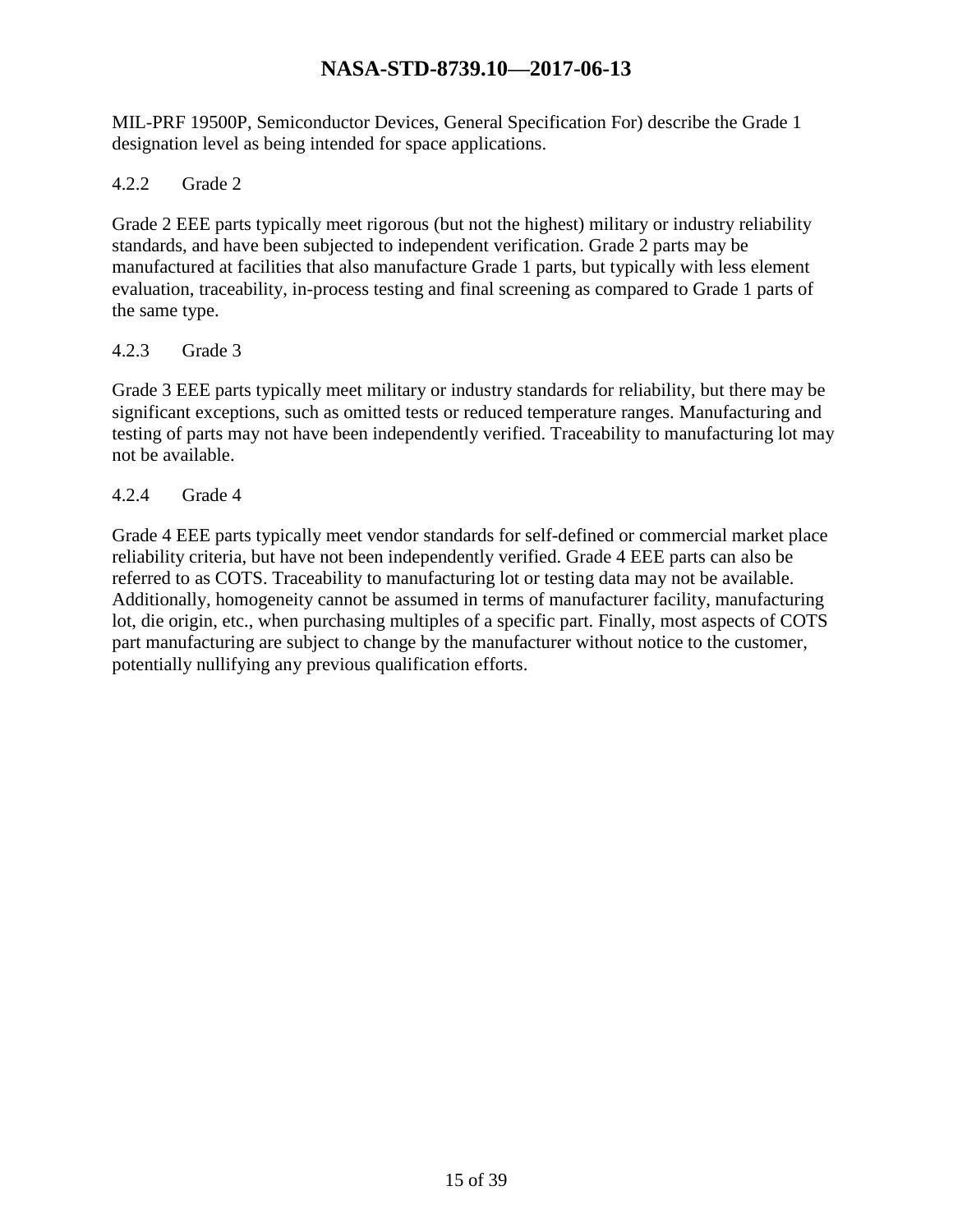<span id="page-15-0"></span>

| <b>GRADE</b>   | <b>SUMMARY</b>                                                                                                                                                                           | <b>LEVEL OF</b><br><b>IN-PROCESS</b><br><b>CONTROLS</b><br><b>AND</b><br><b>SCREENING</b> | COST/<br><b>PART</b> | <b>POTENTIAL</b><br><b>UPSCREEN</b><br><b>COST</b> | <b>TYPICAL USE</b>                                                                                                                                                                            |
|----------------|------------------------------------------------------------------------------------------------------------------------------------------------------------------------------------------|-------------------------------------------------------------------------------------------|----------------------|----------------------------------------------------|-----------------------------------------------------------------------------------------------------------------------------------------------------------------------------------------------|
| $\mathbf{1}$   | Space quality<br>class qualified<br>parts or<br>equivalent.                                                                                                                              | Highest                                                                                   | Highest              | Low                                                | Space flight.                                                                                                                                                                                 |
| $\overline{2}$ | <b>Full Military</b><br>quality class<br>qualified parts<br>or equivalent.                                                                                                               | High                                                                                      | High                 | Medium                                             | Space flight or<br>critical ground<br>support<br>equipment.                                                                                                                                   |
| 3              | Low Military<br>quality class<br>parts and<br>Vendor Hi-Rel<br>or equivalent.<br>Screened<br>automotive<br>grade EEE<br>parts.                                                           | Medium                                                                                    | Moderate             | High                                               | Space flight<br>experiments,<br>cube-sats<br>noncritical space<br>flight, critical<br>ground support<br>equipment, test<br>demonstrations<br>and ground<br>support systems.                   |
| $\overline{4}$ | "Commercial"<br>quality class<br>parts.<br>Oualification<br>data at<br>manufacturer's<br>discretion. No<br>government<br>process<br>monitors<br>incorporated<br>during<br>manufacturing. | Variable                                                                                  | Lowest               | Highest                                            | Cube-sats,<br>noncritical space<br>flight,<br>noncritical<br>ground support<br>equipment,<br>ground support<br>systems, test<br>demonstrations<br>and prototypes.<br>Limited critical<br>GSE. |

#### Table 2. EEE Part Grade Description

#### 4.2.5 Qualified Manufacturer List (QML) and Qualified Product List (QPL)

4.2.5.1 Use of the QMLs can greatly aid in the selection and procurement of qualified EEE parts. The QML is comprised of manufacturers who have had their products and assembly facilities examined, tested and audited by the Defense Logistics Agency (DLA) and who have satisfied all applicable qualification requirements for that product according to manufacturer requirements and military specifications.

4.2.5.2 The QPL contains parts that have met specific standards for qualification and are identified by unique part numbers, also known as a Part Identifying Number (PIN). This PIN is generated from the appropriate military performance (MIL-PRF) specification or military detail specification (MIL-DTL) for the desired federal stock class and part grade. Parts procured using this specific PIN have passed all qualification and screening tests required by the part type's military specification, based on the part grade. Table 3 lists the different part classes, as specified in the respective military specification for each part type, for the different reliability grades.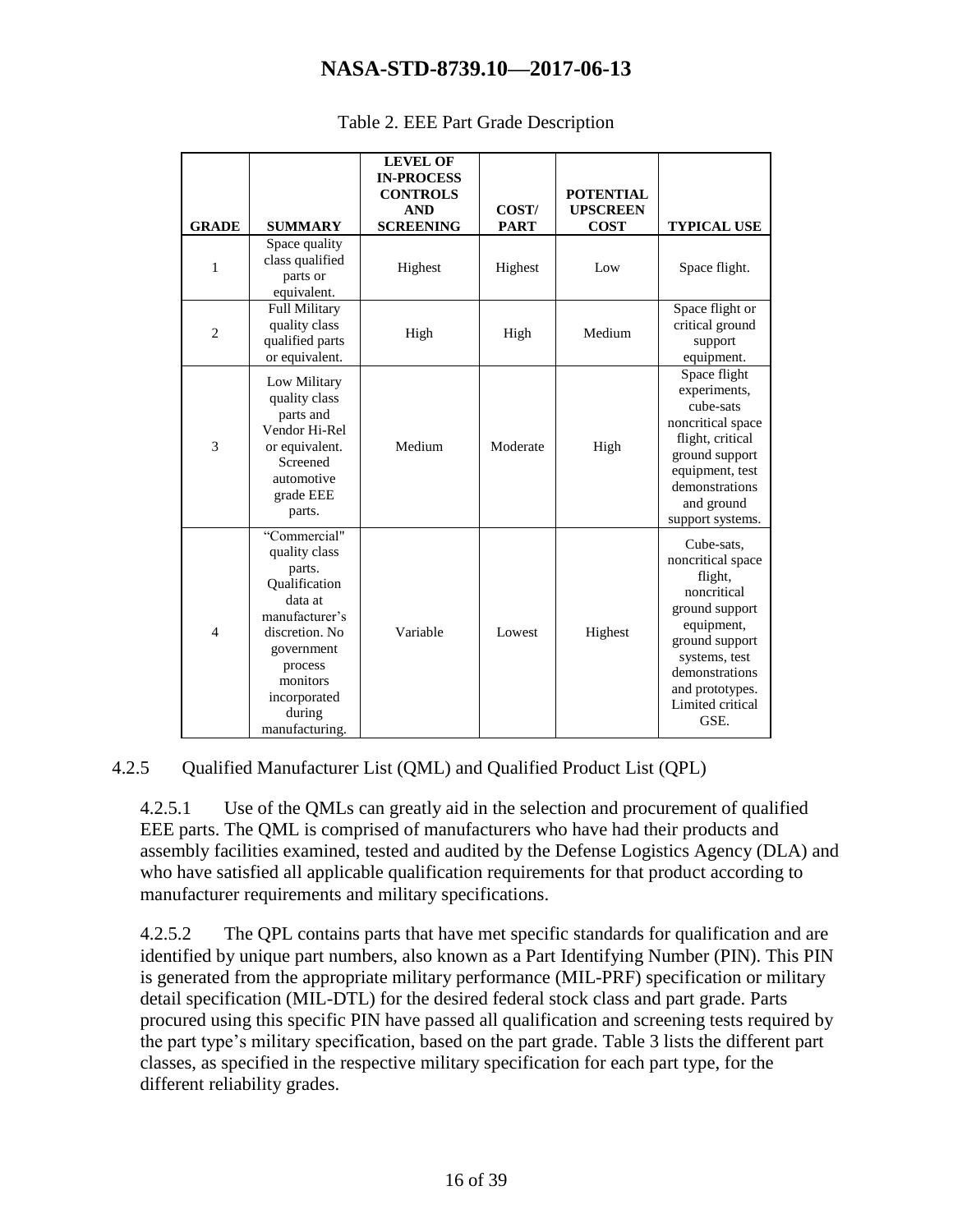<span id="page-16-0"></span>

| Item                                          | <b>Grade 1</b>            | Grade 2                    | Grade 3                        | Grade 4    |
|-----------------------------------------------|---------------------------|----------------------------|--------------------------------|------------|
| Typical<br>Minimum<br>Quality<br><b>Class</b> | Microcircuit: Class S, V  |                            |                                |            |
|                                               | (hermetic) and Y          |                            |                                |            |
|                                               | (nonhermetic)             | Microcircuit: Class B or O | Microcircuit: Class M, N, T,   |            |
|                                               | Hybrid Microcircuit:      | Hybrid Microcircuit: Class | or /883                        |            |
|                                               | Class K                   | H                          | Hybrid: Class G, D, or E       |            |
|                                               | Discrete Semiconductor:   | Discrete Semiconductor:    | Discrete Semiconductor:        | Commercial |
|                                               | <b>JANS</b> (Joint Army-  | <b>JANTXV</b>              | <b>JANTX</b>                   | (Often is  |
|                                               | Navy, Class S)            | Capacitor or Resistor: FRL | Capacitor or Resistor: P or B, | PEM)       |
|                                               | Capacitor or Resistor:    | R, P, or                   | and Other                      |            |
|                                               | <b>Failure Rate Level</b> | <b>B</b> -tantalum caps    | Other: Various, Vendor Hi-     |            |
|                                               | $(FRL)$ T, S, R and       | Other: Various             | Rel Automotive Grade           |            |
|                                               | tantalum caps: $C & D$    |                            |                                |            |
|                                               | Other: Various            |                            |                                |            |

Table 3. EEE Part Classes for Each Grade

4.2.5.3 Information on QML, QPL, MIL-PRF, MIL-DTL and other military standards can be found on the Defense Logistics Agency website: <https://landandmaritimeapps.dla.mil/programs/qmlqpl/>

4.2.6 European Space Agency and the Japan Aerospace Exploration Agency Part Qualification Programs

The European Space Agency (ESA) and the Japan Aerospace Exploration Agency (JAXA) have extensive qualification programs for manufacturers and individual parts along with QPL. Similar to the QML and QPL programs, these space agencies also differentiate parts into reliability categories such as "high reliability" and "space grade," with individual screening and qualification testing requirements for each. These internationally recognized EEE space part qualification programs include periodic audits of manufacturers, and review of manufacturing process documents and test data. Programs and projects should review these screening and qualification test program standards prior to approving parts based on ESA or JAXA qualification.

#### 4.2.7 Manufacturer's High Reliability Designation

The classification term manufacturer "(MFR) HI-REL," often referred to as high-reliability or "space grade" parts on the manufacturer's website or part data sheet, applies to parts that are procured to a manufacturer-controlled flow as described in the manufacturer's catalog. The part manufacturing flow is controlled only by the manufacturer and subject to change at their discretion. A Certificate of Compliance is furnished by the manufacturer, certifying that the parts have been tested and will perform according to advertised specifications. In some cases, manufacturers perform thorough qualification and screening testing in accordance with the military specifications (without DLA certification) or other criteria. In other cases, manufacturers add very little to their commercial process flows, and yet call their product "high reliability." Projects are strongly encouraged to obtain test procedures and data to verify that the screening and qualification requirements specified in requirement documents are met or should perform the screening and qualification themselves.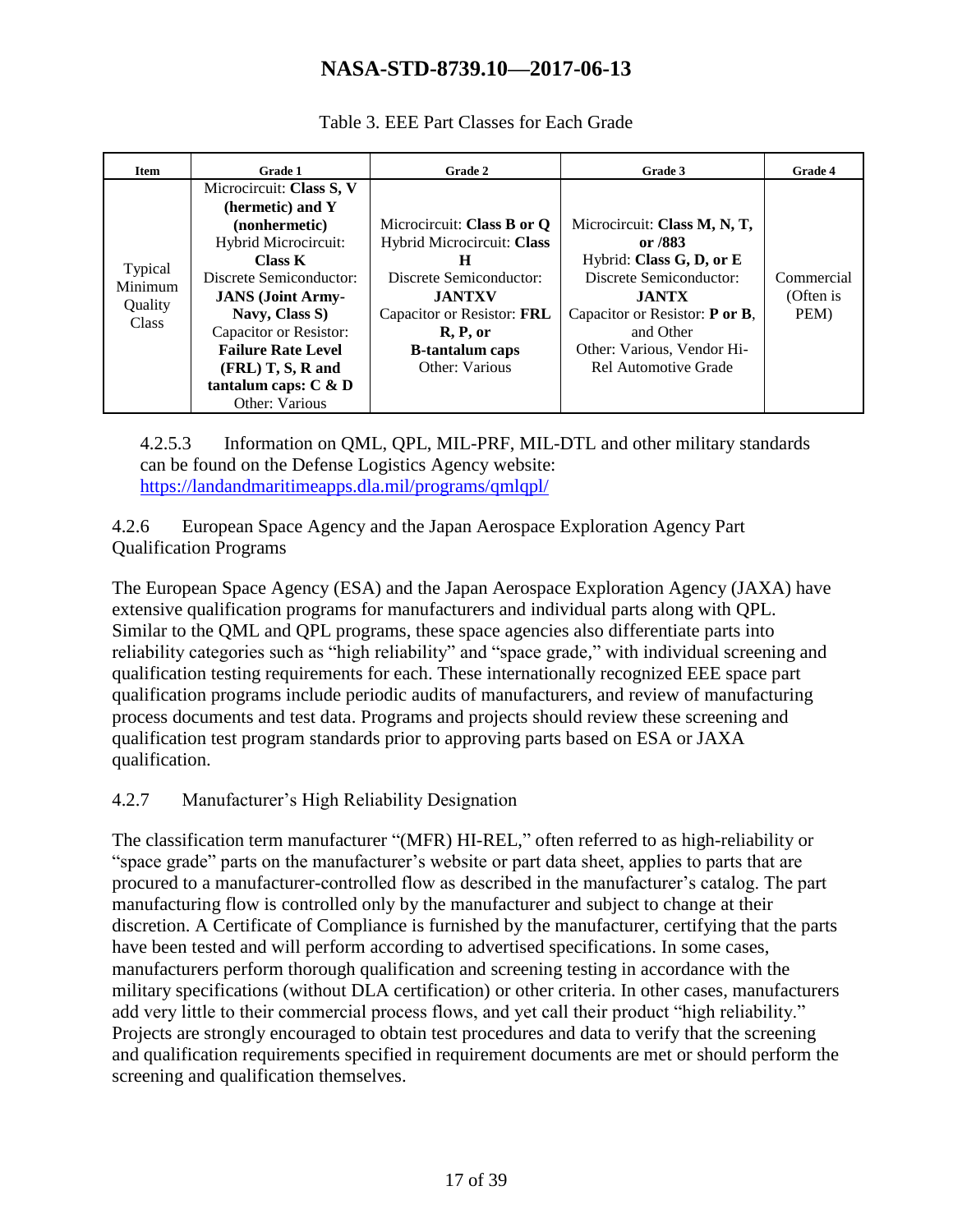# <span id="page-17-0"></span>**5. EEE PARTS SELECTION REQUIREMENTS**

#### <span id="page-17-1"></span>**5.1 General**

5.1.1 The selection requirements shall be in accordance with Center, program and project requirements and the following sections:

5.1.1.1 Centers, programs and projects may choose a selection process such as using a Parts Control Board or incorporation of a Parts Selection List and Nonstandard Parts Approval Requests.

5.1.1.2 Whereas the selection of lower grade parts may initially conserve financial and schedule resources, these parts are rarely designed to endure rigorous environmental stresses or to survive corresponding testing. Additionally, obtaining design specifications, configuration control, traceability information or test data from the manufacturer may be extremely challenging. This issue is especially true with respect to radiation testing/analysis of lower grade parts. Predicted resource savings for parts used in critical applications usually diminish after additional testing, analysis and redesign costs are factored in.

5.1.1.3 Parts that do not meet any specific requirement shall require additional documented review and approval before use in hardware on a waiver, deviation or other form of non-conformance documentation in accordance with program and project requirements. This documentation will list the details of the non-conformance, along with any additional testing that is required.

5.1.1.4 In situations where an application requires the use of a COTS or inherited device or assembly, the designated EEE parts authority (e.g. Parts Control Board (PCB) or SMA Technical Authority) shall determine if any mitigating actions are required for approval based on the requirements stated in the program or project EEE Parts Management and Control Plan. Example issues include the lack of internal parts list, derating analysis, use of Pb-free solder, etc., while mitigating actions may include performing a Destructive Physical Analysis (DPA), qualification testing, or approval to use "as-is." Reliability and SMA experts should be consulted to determine the assembly's effect on the entire system.

#### <span id="page-17-2"></span>**5.2 Reliability Selection**

5.2.1 Parts selection shall be driven by safety, performance and environmental requirements, and an assessment of criticality (e.g. Failure Mode Effects and Criticality Analysis or Fault Tree Analysis) of the circuit functions in the space flight and GSE hardware design.

5.2.2 Based on the requirements and analyses listed in section 5.2.1, each EEE part shall be selected at an appropriate grade and possibly with additional screening and qualifications tests that will reduce the risk that mission objectives are not met. The feasibility of repairs or component replacement in the mission environment can be taken into consideration to determine EEE part requirements.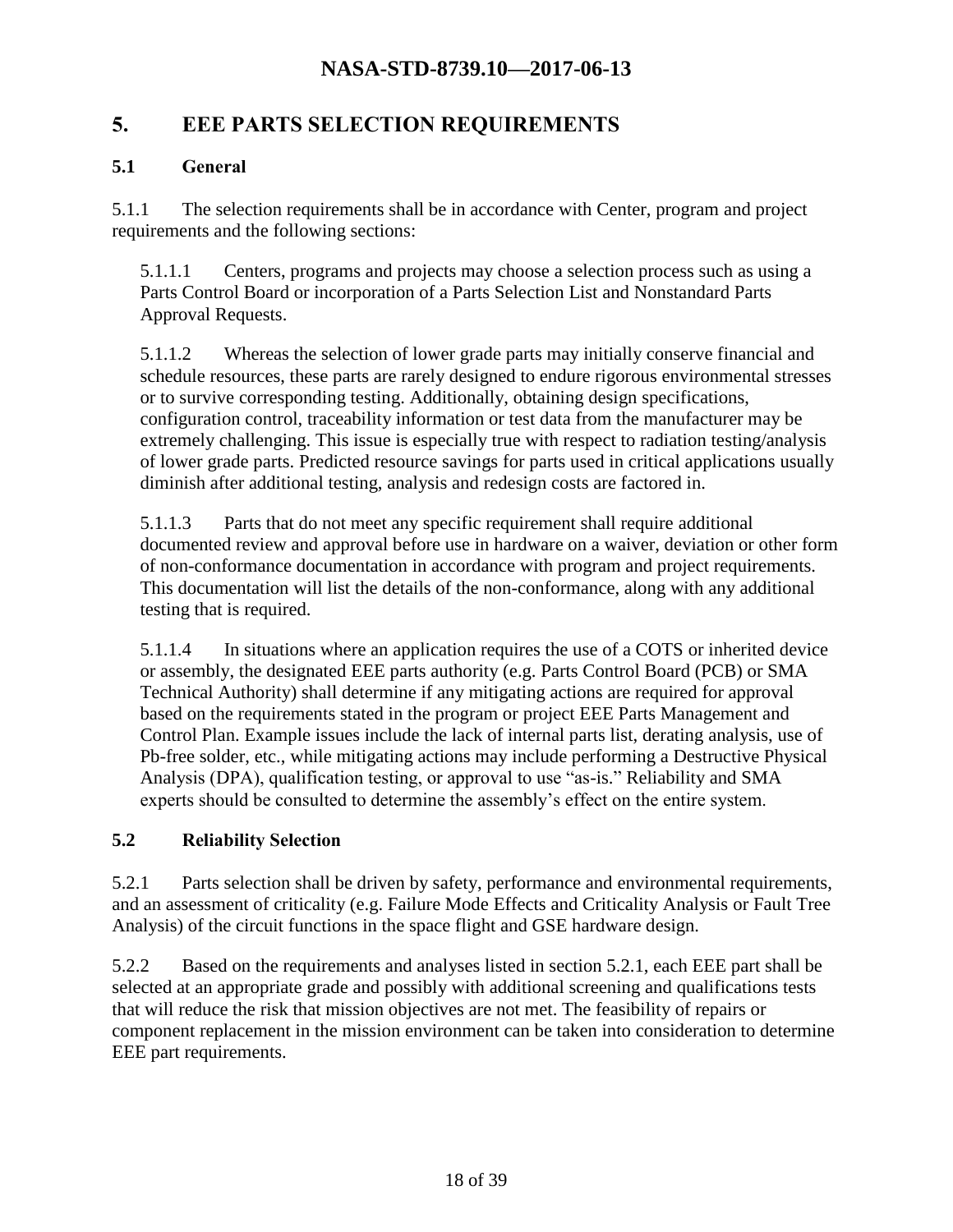5.2.3 The following are additional guidelines for selecting appropriate reliability grades for EEE Parts:

a. Grade 1

(1) Equipment supporting functions of critical mission objectives and safety such as life support or launch abort systems, requiring maximum feasible reliability.

(2) Project having very high visibility both within and outside of NASA.

(3) Projects involving objectives which may be difficult to repeat in another mission.

b. Grade 2

(1) Equipment that requires high reliability, but for which a low risk of failure can be tolerated to meet cost or schedule constraints.

- (2) Multiple or single purpose, with a repeat mission possible.
- (3) Critical ground support equipment.
- c. Grade 3
	- (1) Equipment where high reliability is desired, but is not mandatory.
	- (2) Single purpose or routine mission with repeat missions possible.
	- (3) Application is usually space flight experiments or ground support equipment.
- d. Grade 4
	- (1) Equipment where high reliability is secondary to affordability.
	- (2) Mission is not critical.
	- (3) Repeat mission is possible.
	- (4) Typical choice for space flight experiments and ground support equipment.
- 5.2.4 NASA Parts Selection List and Databases

5.2.4.1 The NASA Parts Selection List (NPSL) [\(https://nepp.nasa.gov/npsl\)](https://nepp.nasa.gov/npsl) has been developed to serve as a parts selection tool for NASA space flight programs. In general, parts listed in the NPSL have established procurement specifications, have available source(s) of supply, are capable of meeting a wide range of application needs, and have been assessed for quality, reliability, and risk. Parts listed in the NPSL are recommended for use in space flight hardware when they meet the program and project's needs and should be considered for inclusion in standard or preferred parts lists.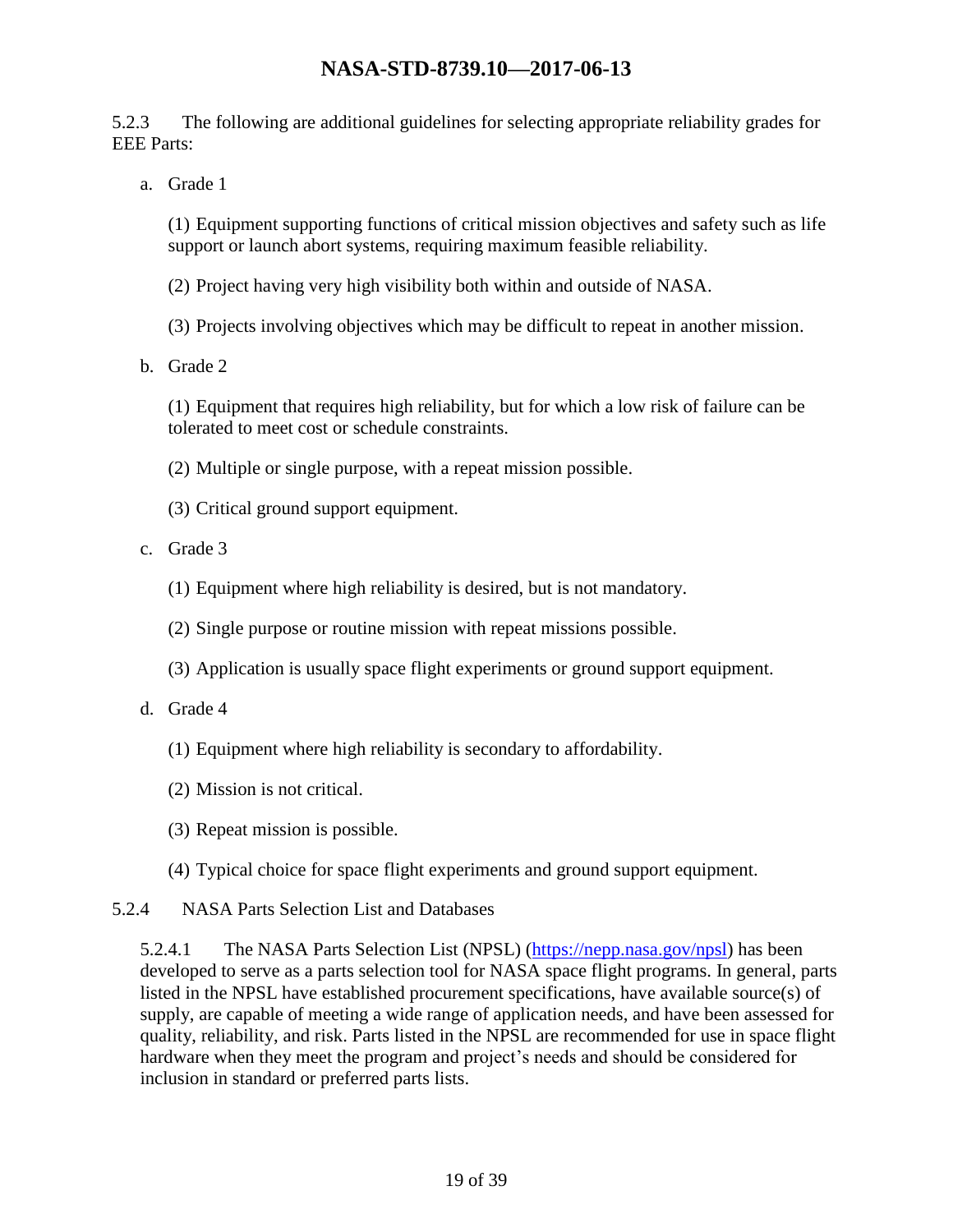5.2.4.2 NASA parts databases such as the Electronic Parts Applications Reporting and Tracking System (EPARTS) database [\(https://eparts.nasa.gov/\)](https://eparts.nasa.gov/) may also be used for additional part selection guidance, provided that the part selected meets the qualification and screening criteria for the intended application. Caution must be used when comparing specific mission and design requirements from a previous project to a current project before approving a part based on its previous use in space flight hardware.

### <span id="page-19-0"></span>**5.3 Application Selection**

#### 5.3.1 Derating

5.3.1.1 Derating is the reduction of electrical, mechanical and thermal stresses applied to a part during normal operation with respect to the part's design limits in order to decrease the degradation rate and prolong the part's expected life.

5.3.1.2 Project documentation shall specify derating requirements for all EEE part types in the design of the hardware.

5.3.1.3 A derating analysis shall be conducted by the design organization and submitted for project/Center review and approval (see section 8.3.1).

5.3.1.4 A part that does not meet the derating requirements shall require additional review and approval before use in space flight hardware.

5.3.1.5 The use of parts where the predicted worst case parameters exceed the part manufacturer's absolute design limits shall be prohibited.

#### 5.3.2 Operating Environment

EEE parts shall be evaluated to determine if the parts will perform nominally in the proposed operating environment, or if analysis or testing is required, in accordance with Center, program or project requirements. The operating environmental conditions include, but are not limited to, the temperature, humidity, shock, vibration, electromagnetic compatibility and radiation to which the parts will be exposed. This requirement can be accomplished by manufacturer's screening or qualification testing (or both if specified).

#### 5.3.2.1 Ionizing Radiation

5.3.2.1.1 EEE parts intended for use in space flight hardware shall be qualified (in accordance with subsequent paragraphs) to operate with acceptable performance during and after exposure to the part-level radiation environment specified in the program or project environmental requirements documents.

5.3.2.1.2 In accordance with program and project and Center requirements, the effects of the projected ionizing radiation on each part and assembly shall be determined by analysis, test or both.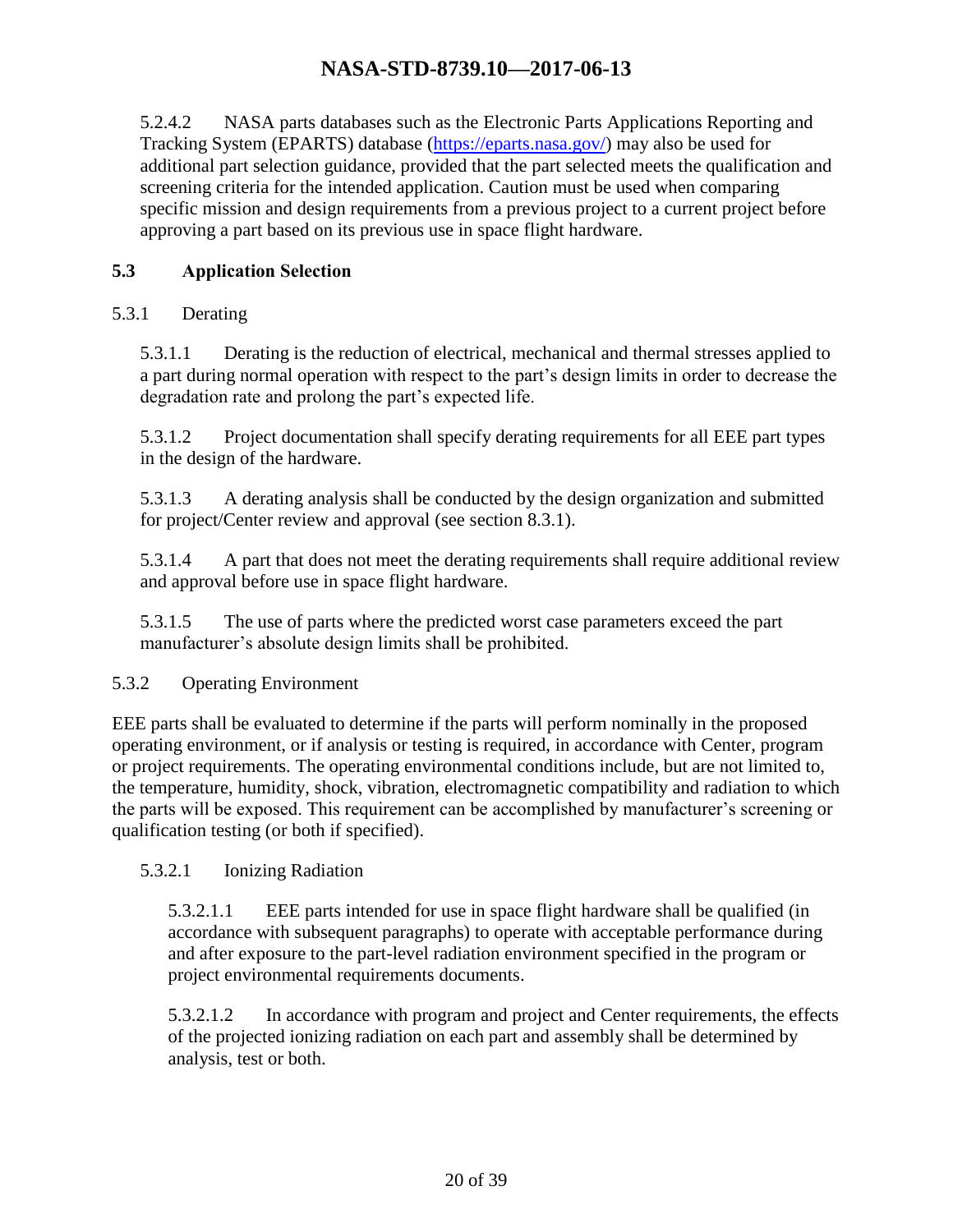5.3.2.1.3 The program's and project's radiation evaluation shall address all threats appropriate for the technology, application, and environment, including TID, ELDRS, SEE, and DDD as defined in the program's and project's ionizing radiation control documents (e.g. Radiation Hardness Assurance Plan (RHAP)), etc.).

5.3.2.1.4 SEE are divided into non-destructive (e.g., single event upsets, transients, functional interrupts, etc.) and destructive (e.g., single event latch-ups, burnouts, gate ruptures, snapbacks, etc.) effects. The destructive effects involve permanent damage to the affected part. They may involve latent damage, in which the part may continue to function but with a drastically shortened lifetime.

5.3.2.1.5 Safety-critical functions shall be designed so that they will not fail because of SEE.

5.3.2.1.6 The radiation environment analysis and EEE part hardness requirements shall be the responsibility of a lead Radiation Hardness Assurance Engineer (RHAE).

5.3.2.1.7 The duties of the RHAE include, with respect to program and project:

a. Acts as prime interface on technical and programmatic issues (e.g., contractor tasks, funding, schedule, deliverable tracking, requirements, etc.) related to ionizing radiation.

- b. Leads environment and EEE parts scrubbing analysis.
- c. Resolves design and application specific issues related to radiation.
- d. Approves all radiation documents including requirements.
- e. Coordinates radiation testing and analysis.

5.3.2.1.8 If a program or project does not have a "full-time" RHAE due to constraints or risk posture, the responsibilities shall be delegated to one or more appropriate engineers assigned to the program or project with the understanding that engagement of external subject matter expertise may be necessary. The prime points of contact for the lead RHA engineer may include, but are not limited to:

- a. Program or project manager and designees.
- b. Systems engineers.
- c. EEE parts engineers.
- d. Mission assurance personnel.
- e. Reliability engineers.
- f. Electrical and optical systems designers.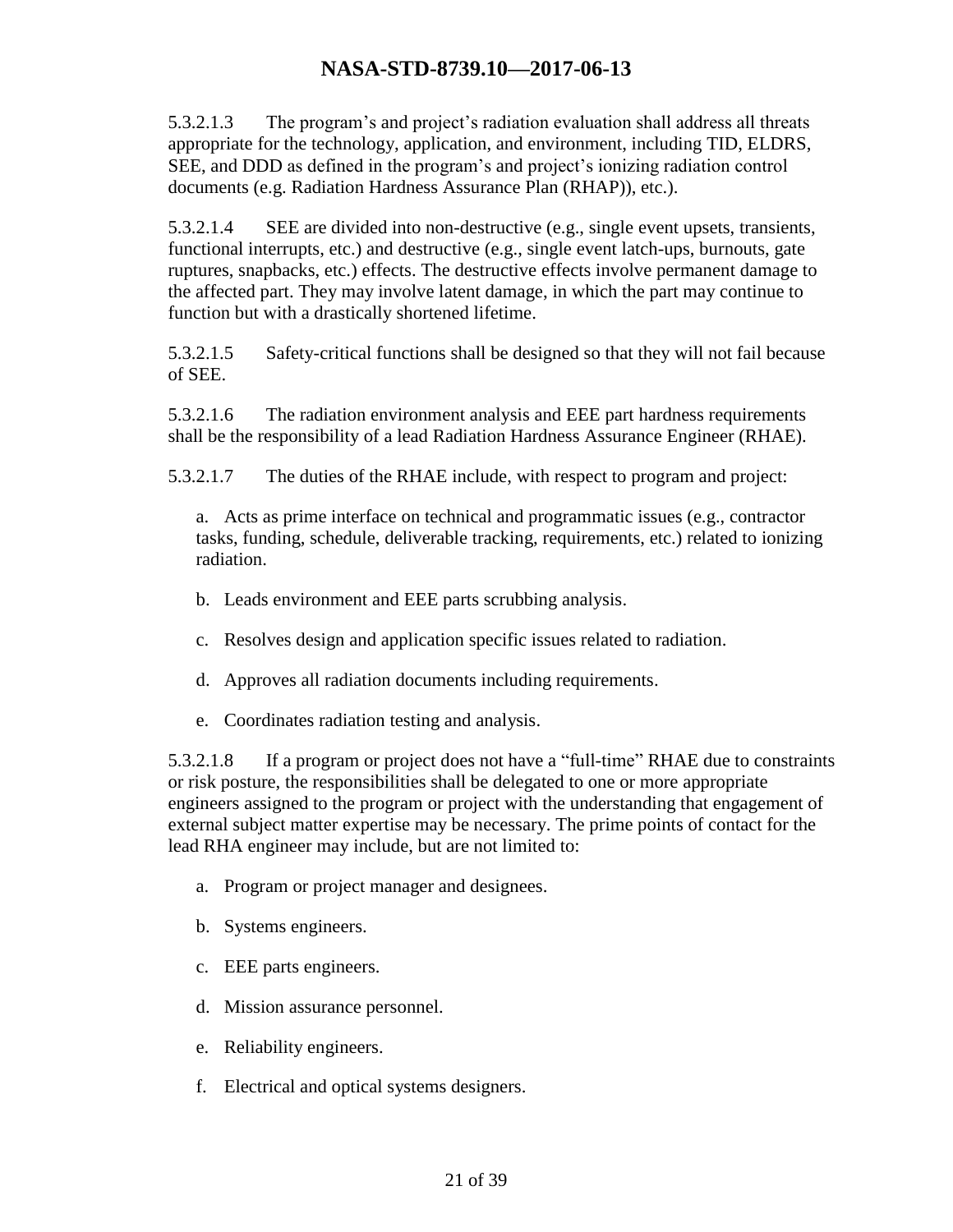- g. Mechanical and thermal engineers.
- h. Science team (when ionizing radiation may impact science performance).
- i. Center subject matter experts.

5.3.2.1.9 The program and project radiation hardness requirements should be defined in a program or project RHAP. Refer to section 8.1.3 for additional information regarding the RHAP.

5.3.2.1.10 Low-cost space flight experiments and projects that do not require radiation hardened parts should consider the following:

a. Analyze parts for radiation susceptibility, considering environment and project lifetime.

- b. Identify critical parts. Use the highest grade feasible for critical parts.
- c. Implement redundancy.
- d. Utilize over-current detection, watchdog timers and software resets.

#### <span id="page-21-0"></span>**5.4 Plastic Encapsulated Microcircuits (PEMs)**

Within the constraints of the appropriate Center controlling documents, individual programs and projects shall decide whether the use of Plastic Encapsulated Microcircuits is allowed in their respective space flight applications. This decision should be based on a thorough evaluation for thermal, mechanical, and radiation implications of the specific application with respect to mission requirements. The use of PEMs should be restricted to applications where no similar high reliability hermetically sealed device is available. Due to significant lot-to-lot variability that can occur in the fabrication processes and technology, each procurement of PEMs requires a separate evaluation that includes radiation effects. The use of plastic encapsulated semiconductor devices and hybrids should follow similar guidelines as for PEMs.

#### <span id="page-21-1"></span>**5.5 Material and Corrosion Concerns**

5.5.1 Restricted Materials

5.5.1.1 The following guidelines apply to EEE parts used in space flight hardware including, but not limited to, packages, terminals, leads, mounting hardware, solder, solder lugs, electromagnetic interference (EMI) shields, and structures.

5.5.1.2 For some service conditions, use of Pb-free solder may compromise electronic interconnection performance due to differences in fatigue characteristics under thermal cycling and vibration, relative to traditional solders. Note: Tin(Sn)-Silver(Ag) and Tin(Sn)- Antimony(Sb) solders of ratios Sn96/Ag4 and Sn95/Sb5 (and similar) are standard solderattach materials used in high temperature and other special soldering applications and are acceptable for those applications only.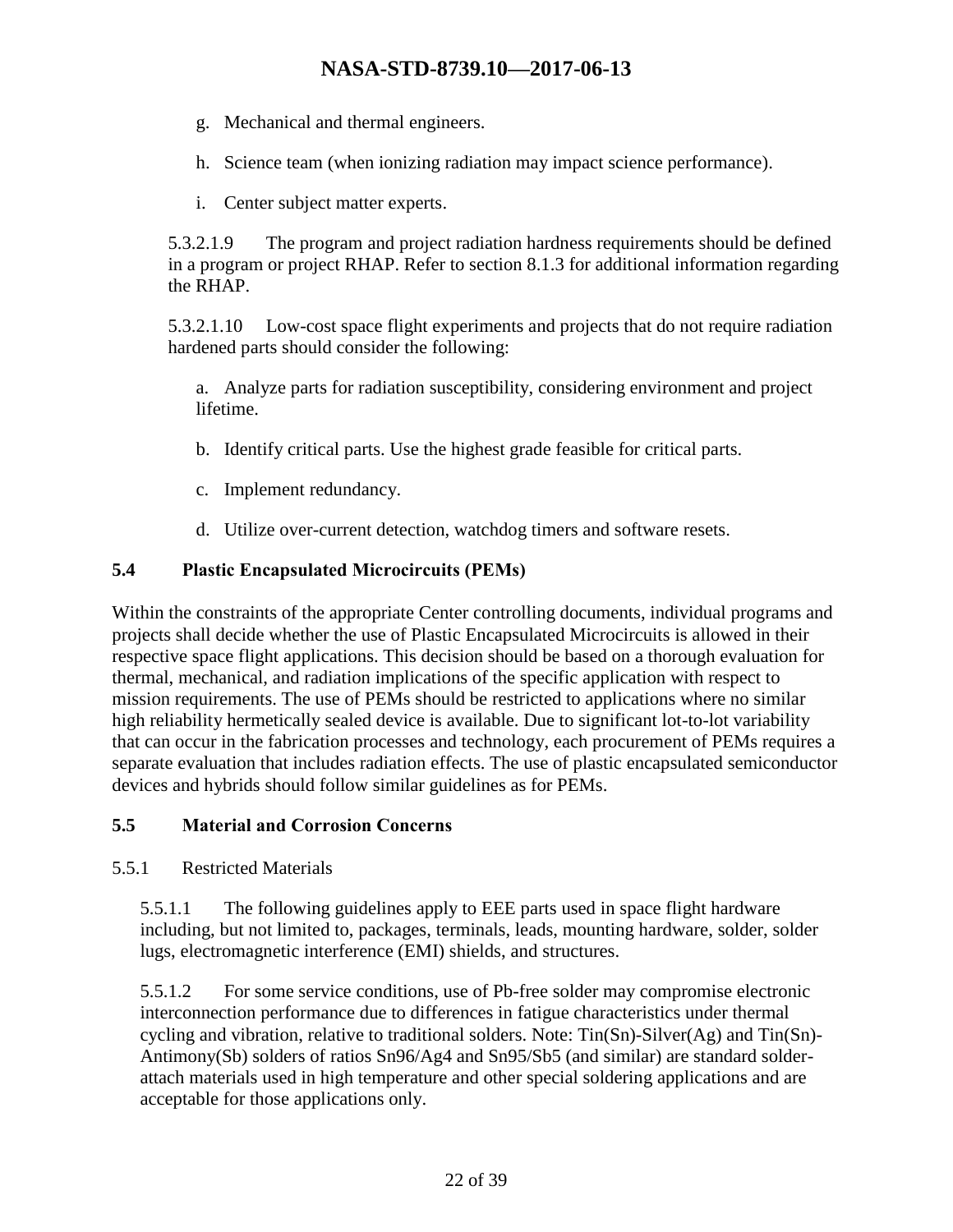5.5.1.3 Whiskers are electrically conductive, crystalline structures that can grow from surfaces of metal plating and finishes and can result in various levels of product and system failure. Metals that form whiskers include pure tin, tin alloys, zinc, cadmium, indium, antimony and silver. Use of Pb-free surface finishes (i.e., finishes with <3% lead by weight) can lead to the formation of metal whiskers that in turn can result in various levels of product and system failure.

5.5.1.4 The restrictions pertaining to tin  $(Sn)$ , cadmium  $(Cd)$ , zinc  $(Zn)$ , mercury  $(Hg)$ , polyvinylchloride (PVC), and other materials used in spacecraft are defined in NASA-STD-6016.

5.5.1.5 The use of Pb-free tin alloy soldering processes and materials to manufacture space flight equipment shall be justified by technical need, meet the program's requirements for reliability, mission life, parts compatibility, rework, thermal, vibration, and shock environments and receive approval from the Center, program or project Parts Control Board or equivalent authority.

### 5.5.1.6 Lead-Free Control Plan

Requirements regarding the creation of a Lead-Free Control Plan (LFCP), documenting the controls and processes for reducing the risk of harmful effects relating to tin whiskers and avoiding premature solder-joint failure are defined in IPC J-STD-001 ES. Additionally, SAE GEIA-STD-0005-1 and associated documents, and the NASA Tin and Other Metal Whisker Web site,<https://nepp.nasa.gov/whisker> are recommended for guidance.

#### 5.5.2 Red Plague

5.5.2.1 Cuprous/cupric oxide corrosion (red plague) can develop in silver-coated soft or annealed copper conductors (component leads, single and multi-stranded wires and printed circuit board conductors) when a galvanic cell forms between the copper base metal and the silver coating in the presence of moisture  $(H_2O)$  and oxygen  $(O_2)$ . Once initiated, the sacrificial corrosion of the copper base conductor can continue indefinitely in the presence of oxygen. The color of the corrosion by-product (cuprous oxide crystals) may vary depending on the different levels of oxygen available, but is commonly noted as a red/reddish-brown discoloration on the silver coating surface.

5.5.2.2 Requirements regarding the use of silver-coated copper conductors including the implementation of a Red Plague Control Plan (RPCP) to reduce and control exposure to environmental conditions and contamination that promote the development of red plague and latent damage are defined in IPC J-STD-001 ES.

#### 5.5.3 White Plague

5.5.3.1 White plague occurs when fluoropolymer insulations, especially ETFE and XL-ETFE, outgasses excess fluorine. This fluorine combines with humidity to create hydrofluoric acid which reacts with any surrounding metal, e.g., conductors, connectors, and contacts.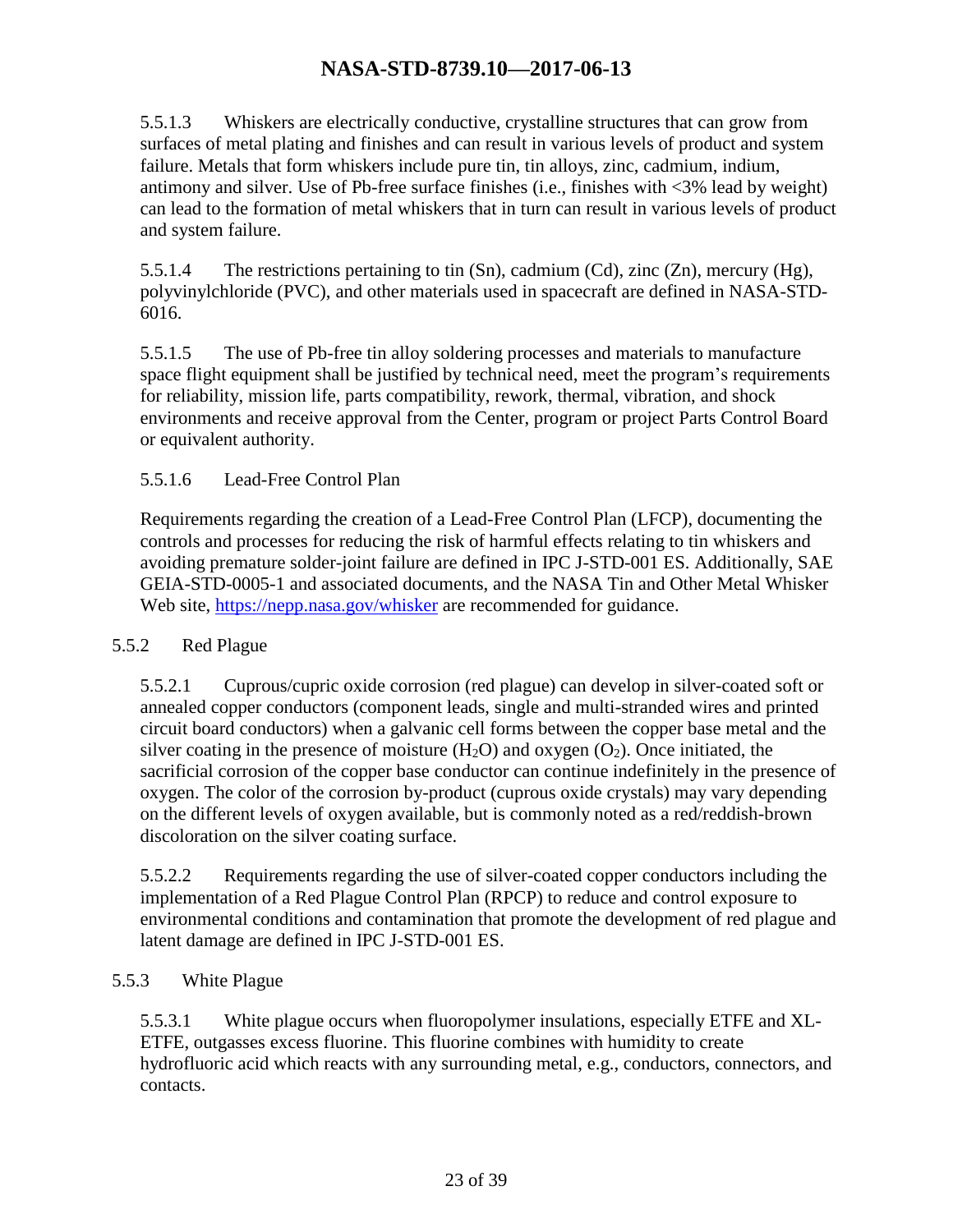5.5.3.2 ETFE-insulated wire and cable shall be stored in packaging that is vented to prevent buildup of hydrogen fluoride inside the packaging. The packaged ETFE-insulated wire or cable should be stored in a humidity-controlled environment.

5.5.3.3 All fluoropolymer-insulated wire and cable shall be procured in accordance with the wire procurement specification and the following additional requirements:

a. Fluorine Outgassing – The rate of fluorine evolution (outgassing) of the insulation jacket(s) shall not exceed 20 PPM when tested in accordance with AS4373 Method 608, Fluoride Offgassing.

b. ETFE (Tefzel) – ETFE and XL-ETFE insulated wire and cable shall be subjected to a full or partial vacuum bake at +125 °C [+257 °F] for a period of 24 hours, or a dry nitrogen-purge oven bake at +66 °C to +125 °C [+194 °F to +257 °F] for a minimum of 24 hours, prior to Fluorine Outgassing test in accordance with AS4373 Method 608, Fluoride Offgassing.

# <span id="page-23-0"></span>**6. EEE PARTS ASSURANCE AND CONTROL REQUIREMENTS**

### <span id="page-23-1"></span>**6.1 Scope**

6.1.1 The focus of this section is at the EEE "part" level. All attempts to screen, qualify and analyze parts individually versus at the assembly level should be made to ensure adequate performance in the mission environment. An exception to this practice is in the procurement of a complete assembly where access to the individual parts or parts list documentation is not available.

6.1.2 General screening and qualification at the assembly level, versus the part level may be an acceptable risk, depending on the risk posture of the project and Center/project requirements.

### <span id="page-23-2"></span>**6.2 Qualification**

6.2.1 Qualification tests are intended to validate that a specific part design and assembly can survive the stresses endured throughout a mission. These tests are performed on sample parts and include electrical, mechanical, environmental and life tests.

6.2.2 Grades 1 and 2 EEE parts shall be qualified at the piece part level. For applications using Grades  $3 \& 4$  EEE parts, assembly level qualification may be sufficient.

6.2.3 The program and project shall determine the appropriate level of qualification required for Grades 3 & 4 EEE parts based on project classification, criticality, and input from the parts engineer.

6.2.4 The circumstances where assembly level qualification is acceptable shall be listed in the project EEE parts control document or approved by the program and project Parts Control Board.

6.2.5 Piece Part Level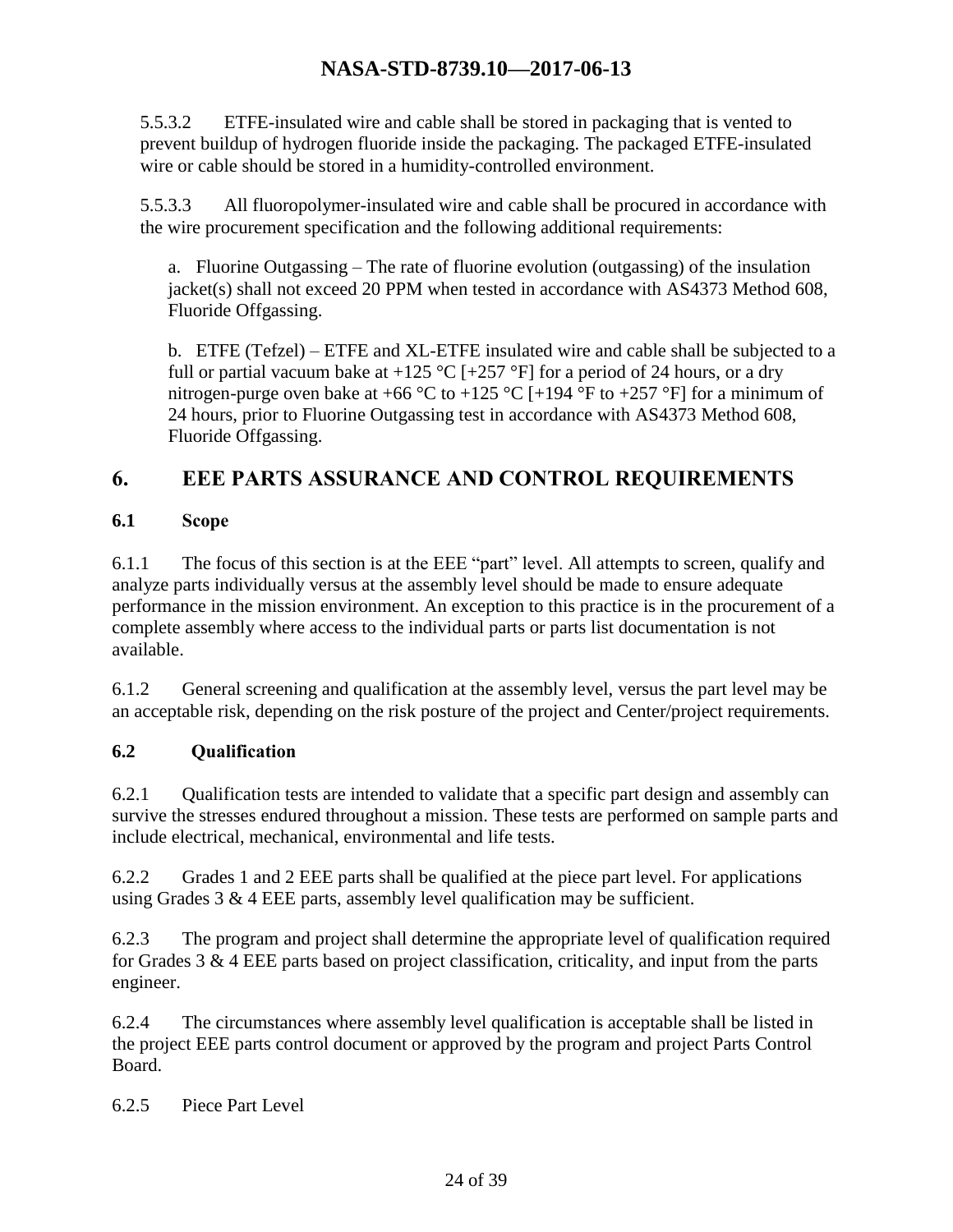6.2.5.1 Qualification at the piece part level shall be achieved by meeting designated military, NASA Center EEE, or program and project requirements for the part type and grade level.

6.2.5.2 Requirements for qualification of parts not meeting the required grade level shall be equivalent to the requirements imposed on similar parts, or otherwise satisfactorily demonstrate that the part has an approved margin of performance beyond the stresses expected in the application.

#### 6.2.6 Assembly Level

6.2.6.1 The circumstances where assembly level screening is acceptable shall be listed in the project EEE parts control document or approved by the program and project Parts Control Board.

6.2.6.2 Assembly level qualification shall be based upon qualification testing of the assembled fully functional equipment. An assembly (and all parts within it) will be considered qualified for a given application by successful performance in equipment qualification testing.

6.2.6.3 A part within an assembly qualified at the assembly level shall not be considered qualified for any other use unless it goes through additional part or assembly level qualification, as determined by the project.

#### <span id="page-24-0"></span>**6.3 Screening**

6.3.1 Screening tests are intended to remove nonconforming parts with random defects induced during the manufacturing process that are likely to result in early failures (known as infant mortality), from an otherwise acceptable lot and thus increase confidence in the reliability of the parts selected for use.

6.3.2 EEE parts intended to be installed in space flight hardware shall be subjected to screening in accordance with project requirements. Any required test that is already performed by the procurement specification (military or SCD) or that is normally performed by the manufacturer need not be repeated. However, if lot specific testing is a program or project requirement, data must be provided by the manufacturer or testing facility to show that tests were performed with acceptable results. The project is responsible for specifying and documenting device-unique requirements, if any.

6.3.3 The program and project shall determine the appropriate level of screening required based on project classification, criticality of assembly function, and input from the parts engineer. It is recommended that lower grade EEE parts that are procured in lieu of higher grade parts due to budgetary or scheduling limitations receive additional screening tests normally conducted on higher grade parts, such as Particle Impact Noise Detection (PIND) and X-ray.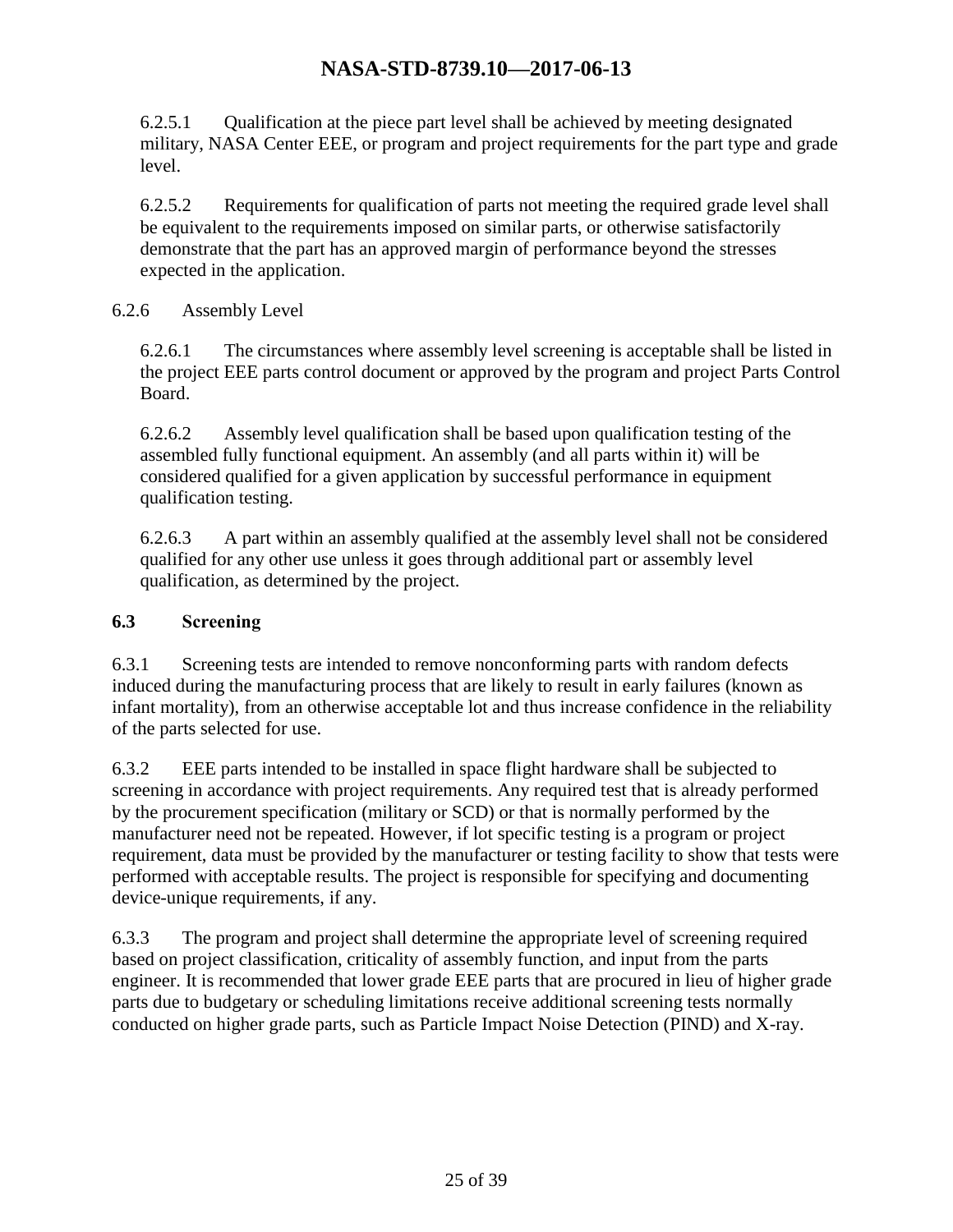#### <span id="page-25-0"></span>**6.4 Government-Industry Data Exchange Program (GIDEP) Review**

6.4.1 EEE Parts shall be reviewed for applicable GIDEP Alerts, GIDEP Safe-Alerts, GIDEP Problem Advisories, GIDEP Agency Action Notices and NASA Advisories during part selection and throughout all design and development phases. Review of Product Change Notices (PCN), Diminishing Manufacturing Sources and Material Shortages (DMSMS) notices, and other GIDEP data is recommended, but optional. The GIDEP evaluation-disposition process is defined in NPR 8735.1, Procedures for Exchanging Parts, Materials, and Safety Problem Data Utilizing the Government-Industry Data Exchange Program (GIDEP) and NASA Advisories.

6.4.2 Serious manufacturing defects, non-conformances, or other identified problems will be handled in accordance with NPR 8735.1, using appropriate documentation (e.g. NASA Advisory or GIDEP Notice) and submitted to the Center Alert Coordinator for review.

6.4.3 Required actions for parts affected by NASA Advisories, GIDEP Alerts, Safe-Alerts, Problem Advisories or Agency Action Notices shall be in accordance with Center and project requirements. Recommended actions include:

- a. Follow requirements in NPR 8735.1.
- b. Identifying LDC and location of parts.
- c. Removing and quarantining the parts, if prudent.
- d. Identifying mitigating actions such as part substitution.
- e. Further research.

#### <span id="page-25-1"></span>**6.5 Receiving Inspection**

6.5.1 A receiving inspection system shall be developed and implemented in accordance with Center, program and project requirements that ensure purchased parts comply with procurement documents. The receiving inspection system should verify that:

a. Documentation is reviewed, along with a physical inspection, to verify that specific part types (e.g. part numbers and description) and quantities comply with purchase requirements.

b. Inspections and tests are performed in accordance with written procedures for selected parts.

c. Identification of acceptance or nonconformance status of parts and records is maintained.

d. Receiving inspection and test records are maintained.

e. Protective measures for cleanliness, electrostatic discharge, moisture, handling, packaging, and shipping are implemented. See section 6.6.

f. All nonconforming items shall be segregated for disposition.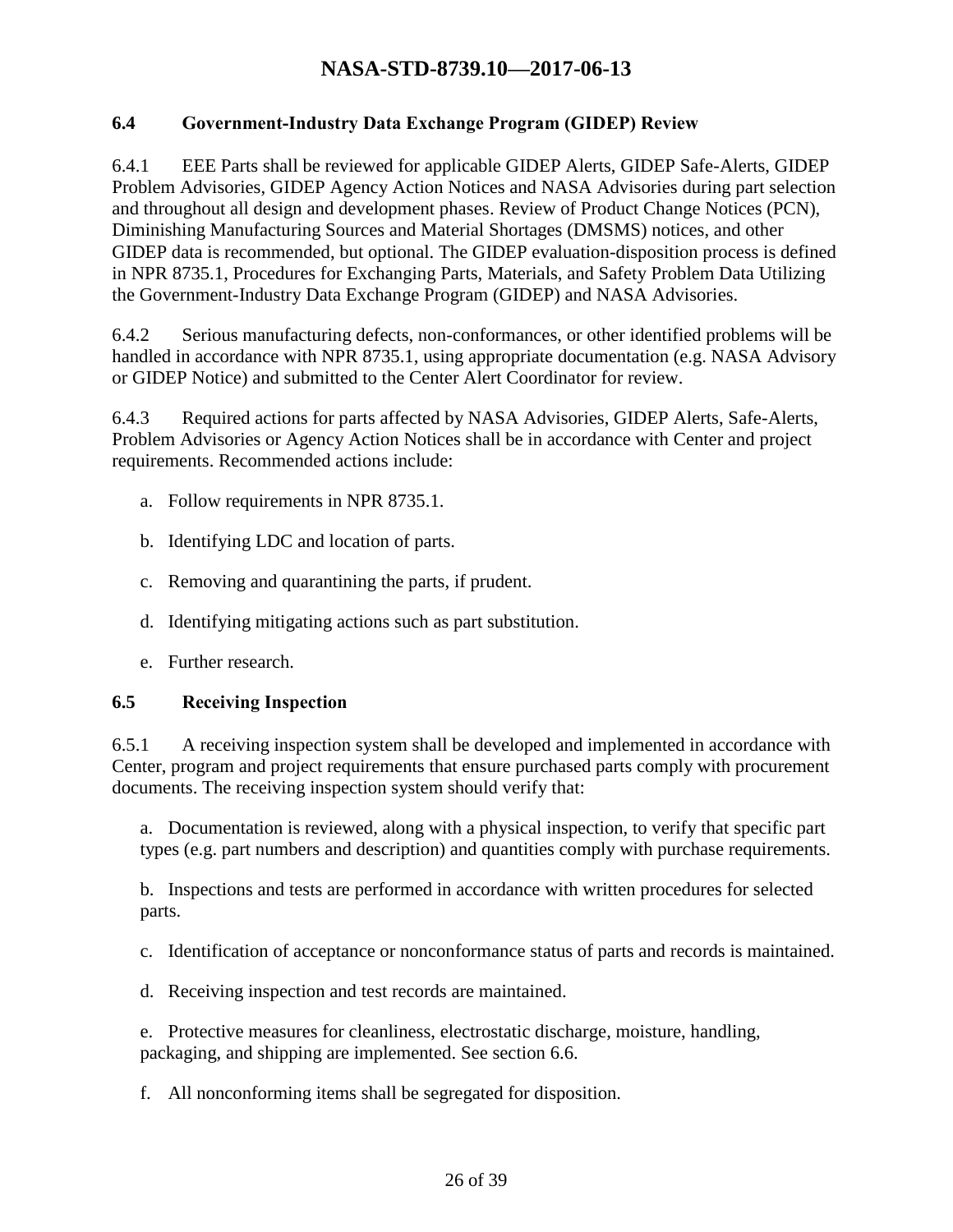6.5.2 The acquiring activity shall subject all parts to a timely receiving inspection upon receipt to verify compliance with the procurement documents (including test data), along with a manufacturer's certificate of compliance (if applicable).

6.5.3 Personnel performing receipt/inspection should be trained in counterfeit parts detection, other risk factors and the methods they are responsible for performing in accordance with program and project or Center requirements.

### <span id="page-26-0"></span>**6.6 Environmental Control and Storage Requirements**

#### 6.6.1 General Requirements

6.6.1.1 Environmental conditions such as temperature, humidity, and particulate contamination shall be identified and appropriately controlled for parts handling, packaging, and storage in accordance with Center, program or project requirements. Temperature and humidity requirements are defined in NASA-STD-8739.6.

6.6.1.2 The use of parts that have been in storage for an extended period of time (typically 5 years from date of manufacture) shall be reviewed in accordance with Center or project requirements to determine the need for rescreening, "re-lifing," qualification or prohibition.

6.6.1.3 Parts stored in conditions where moisture or ESD are not controlled shall not be used unless project approval is granted and detailed justification documented.

### 6.6.2 Limited Life of Silver-Coated Copper Conductors

6.6.2.1 Due to the potential of cuprous/cupric oxide corrosion formation, silver-coated copper conductors that have exceeded a shelf life of 10 years from the manufacturing date shall not be used on assemblies fabricated to this standard.

6.6.2.2 Completed assemblies incorporating silver-coated copper conductors with a storage or use-life exceeding 10 years from the date of assembly shall be identified, inspected and tested, and tracked as a limited-life article.

### <span id="page-26-1"></span>**6.7 Electrostatic Discharge (ESD) Control**

6.7.1 Electrostatic Discharge (ESD) Control is required in accordance with NPD 8730.5, NASA Quality Assurance Program Policy, Attachment A 3.b, and as defined in ANSI/ESD S20.20 Protection of Electrical and Electronic Parts, Assemblies, and Equipment (Excluding Electrically Initiated Explosive Devices).

### <span id="page-26-2"></span>**6.8 Reuse of EEE Parts**

6.8.1 EEE parts unsoldered or otherwise removed from printed circuit boards or assemblies shall not be reused unless approved by the program and project Parts Control Board.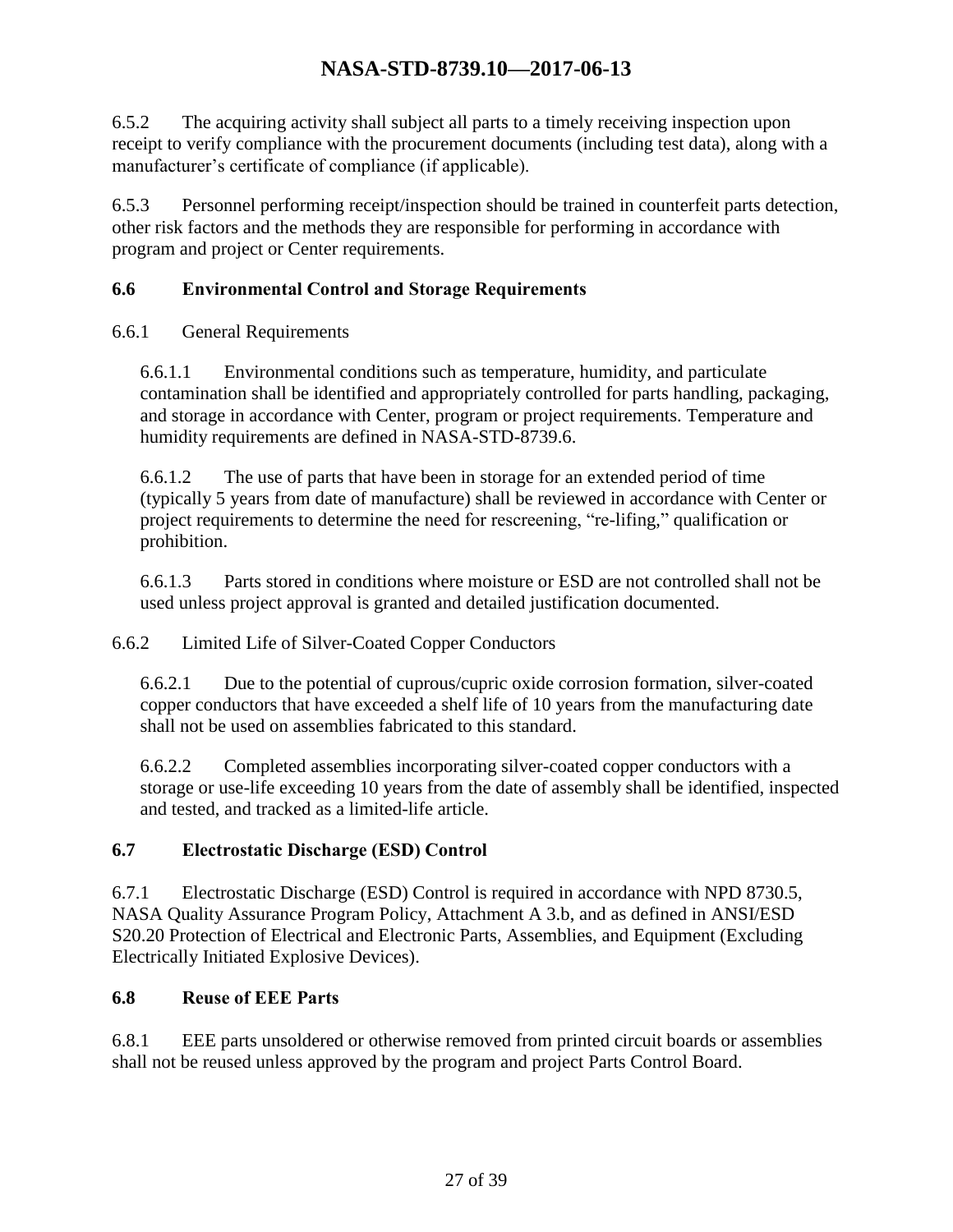6.8.2 If connectors are reused, the connectors shall be thoroughly cleaned, inspected, and tested per NASA-STD-8739.4 Crimping, Interconnecting Cables, Harness, and Wiring or equivalent, prior to reuse.

6.8.3 No parts shall be reused from previously flown hardware without project approval.

# <span id="page-27-0"></span>**7. EEE PARTS PROCUREMENT, OBSOLESCENCE AND COUNTERFEIT PART AVOIDANCE**

### <span id="page-27-1"></span>**7.1 Procurement Management**

7.1.1 Parts shall be procured from Original Component Manufacturers (OCM) or authorized distributors unless unavailable and in accordance with federal procurement regulations. This minimizes the risk of receiving parts that have been mismarked, misrepresented or subjected to substandard storage or handling conditions.

7.1.2 Procurements shall be made in accordance with Centers' supplier approval process.

7.1.3 Requirements for surveys and audits of supply sources are defined in NPD 8730.2, NASA Parts Policy.

7.1.4 Authorized distributors should be compliant to SAE AS6496 (2014) or equivalent. If other distributors are used, they shall be assessed with respect to their ability to provide parts with proper traceability and without adversely affecting their quality and integrity.

7.1.5 It is recommended to use only independent distributors compliant to SAE AS6081 (2012) or equivalent.

7.1.6 Storage conditions for components should be evaluated for humidity and ESD controls. Humidity control is of particular concern when procuring PEMs. Temperature and humidity requirements are defined in NASA-STD-8739.6.

7.1.7 Overall distributor assessment is required, whether procuring standard military parts or commercial parts.

7.1.8 Procurements shall clearly identify the specification for items being purchased and request certification of conformance to the required specifications.

7.1.9 Procurement of parts should be coordinated among programs and Centers, whenever feasible.

### <span id="page-27-2"></span>**7.2 Obsolescence Management**

7.2.1 Projects with extended product life cycles, such as GSE, and those that plan to utilize heritage hardware are exposed to high risk of being affected by parts obsolescence. To mitigate this risk, EEE parts should be assessed prior to selection to ensure part availability meets or exceeds production milestones and mission duration. In addition, parts should be monitored throughout the system life cycle to identify and mitigate obsolescence issues before they occur.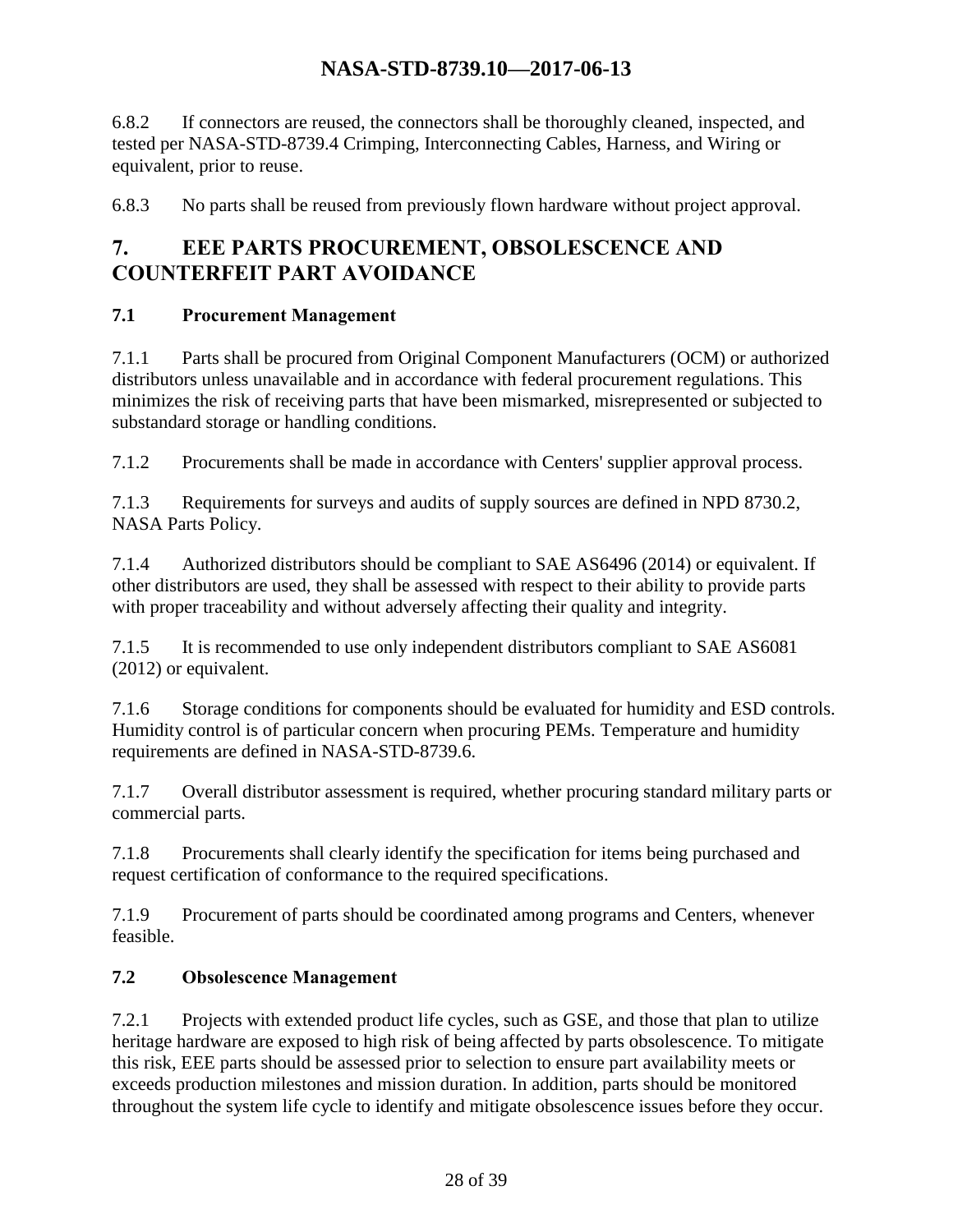In the event a system is retained in service beyond its original life expectancy, spare parts might be required for repairs and maintenance operations. Obsolescence monitoring provides notification of part discontinuance to allow projects sufficient time to procure spares.

7.2.2 Program and project management, and in accordance with Center requirements, shall determine the extent to which Obsolescence Management will be implemented. Projects that do not implement a full Obsolescence Management Plan should still avoid obsolete or projected obsolete parts.

7.2.3 Any program or project of sufficient duration that could be negatively impacted by parts obsolescence shall maintain a process for monitoring their parts for and mitigating the effects of parts obsolescence. Mitigation may include the selection of parts that have multiple sources, part substitution, or life-time buy practices.

7.2.4 Obsolete and projected obsolete EEE parts shall not be selected for hardware design unless approved by the program or project. EEE part availability should coincide with project life-cycle requirements to avoid obsolescence impacts.

7.2.5 Project As-Designed EEE Parts Lists shall be analyzed prior to preliminary design review (PDR) and the critical design review (CDR) to screen for potential obsolescence issues. This process ensures obsolescence is not incorporated into hardware designs and eliminates DMSMS risks to system production.

7.2.6 The planned steps to be taken regarding component obsolescence shall be listed in the program and project EEE Parts Management and Control Plan (EPMCP). If necessary, a separate stand-alone document may be generated.

7.2.6.1 The plan shall list the specific measures that will be taken to minimize and resolve obsolete part occurrences, such as the continuous monitoring of product end-of-life (EOL) notifications, manufacturer's PDN, GIDEP PCN, or a GIDEP DMSMS Notice. These notifications are typically provided six months to one year in advance of the actual obsolescence date. Advanced notification allows the project ample time to plan for product obsolescence and to budget for part procurement.

7.2.6.2 The plan shall also list the requirements of the Parts Obsolescence Analysis. The purpose of this analysis is to identify manufacturing status and part availability projections for each part on the program and project parts lists in order to reduce obsolescence impacts throughout system life cycles. Refer to section 8.3.2 for additional information regarding the Parts Obsolescence Analysis.

### <span id="page-28-0"></span>**7.3 Counterfeit EEE Parts Avoidance**

7.3.1 All NASA space flight programs and projects shall take appropriate steps to mitigate entry of suspect counterfeit EEE parts into the NASA supply chain while maximizing the availability of authentic, originally designed and qualified parts throughout the product's life cycle.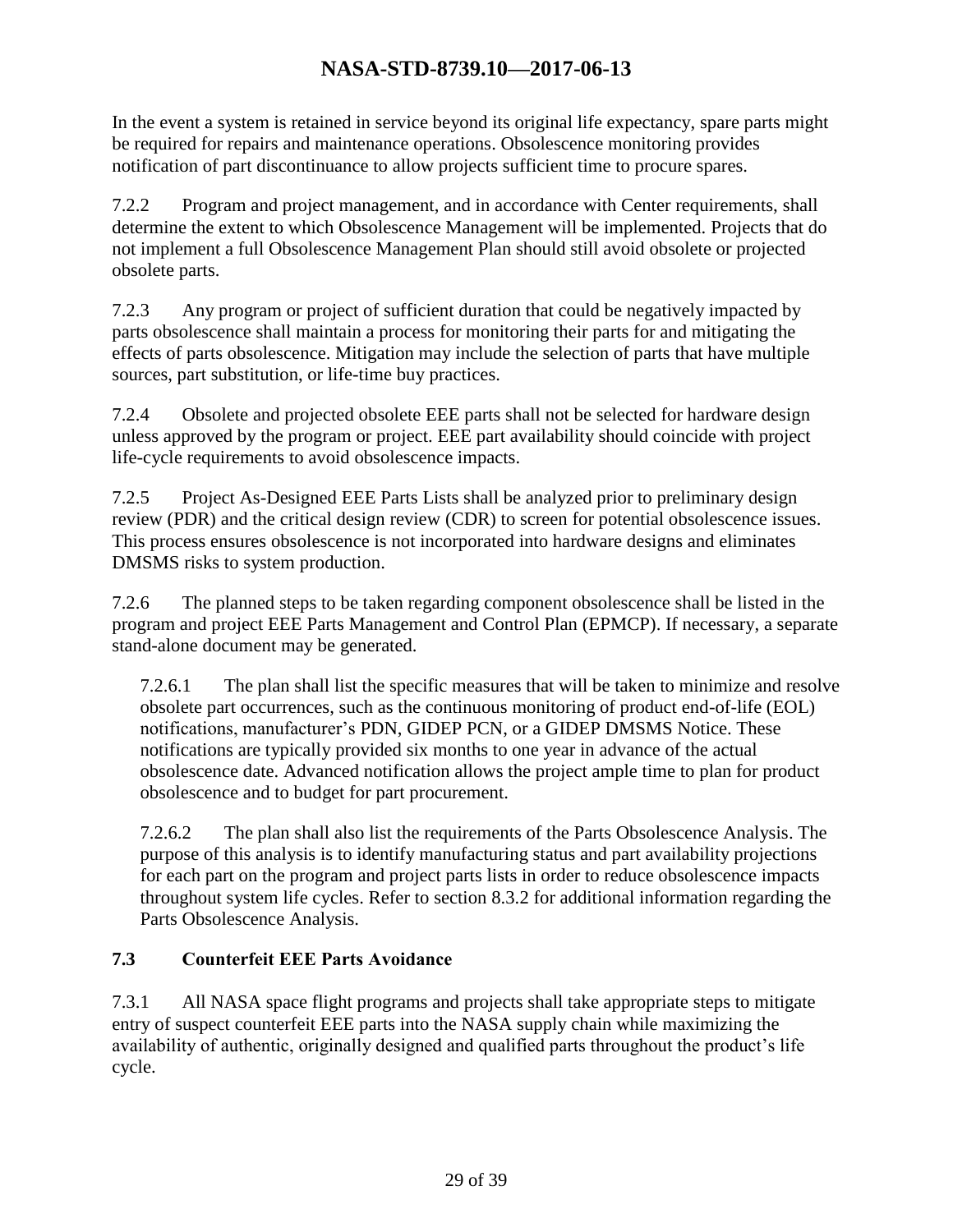7.3.2 The programs and projects shall document the required actions with a Counterfeit Control Plan (CCP).

7.3.2.1 The CCP can be a stand-alone document, part of the program or project Mission Assurance Document or the EEE Parts Control and Management Plan.

7.3.2.2 The CCP shall specify controls in the selection, procurement, acquisition, and inspection of EEE parts used in both space flight and ground support hardware. Further guidance is available in SAE AS5553 and Center documents.

7.3.2.3 The controls shall cover all reliability grades of parts, including commercial grade, to prevent entry of suspect counterfeit parts. Table 4 lists the recommended processes the CCP should include.

7.3.2.4 Refer to Section 8.1.6 for additional information on the CCP.

<span id="page-29-2"></span>

| <b>PROCESS</b>                      | <b>CONTENTS</b>                                                                                                                                                                                                                                                                                                                         |  |
|-------------------------------------|-----------------------------------------------------------------------------------------------------------------------------------------------------------------------------------------------------------------------------------------------------------------------------------------------------------------------------------------|--|
| Part Availability                   | To address obsolescence, sparing plans and lead times.                                                                                                                                                                                                                                                                                  |  |
| Procurement                         | To address required assessments of supply sources,<br>mitigation plans when using sources other than OCM's or<br>authorized vendors and contract/purchase order quality<br>requirements.                                                                                                                                                |  |
| <b>Product Assurance</b>            | To address the required verification of authentic conforming<br>parts.                                                                                                                                                                                                                                                                  |  |
| Material Control and<br>Disposition | To address required actions to identify and quarantine<br>suspect or confirmed counterfeit parts, along with subsequent<br>actions.                                                                                                                                                                                                     |  |
| Reporting                           | To address the required actions for the reporting of<br>nonconforming, defective, and suspected counterfeit parts in<br>accordance with NPR 8735.1, and for all cases involving<br>counterfeit parts or other potential fraud to the NASA Office<br>of Inspector General and the NASA Director, Acquisition<br>Integrity Program (AIP). |  |

Table 4. Counterfeit Control Document Processes

# <span id="page-29-0"></span>**8. EEE PARTS DOCUMENTATION AND ORGANIZATION**

#### <span id="page-29-1"></span>**8.1 Program and Project EEE Parts Management and Control Documents**

The listed documents shall control EEE parts activities from the design and development phase through use and maintenance of the hardware systems and instruments.

8.1.1 Program and Project EEE Parts Management and Control Plan (EPMCP)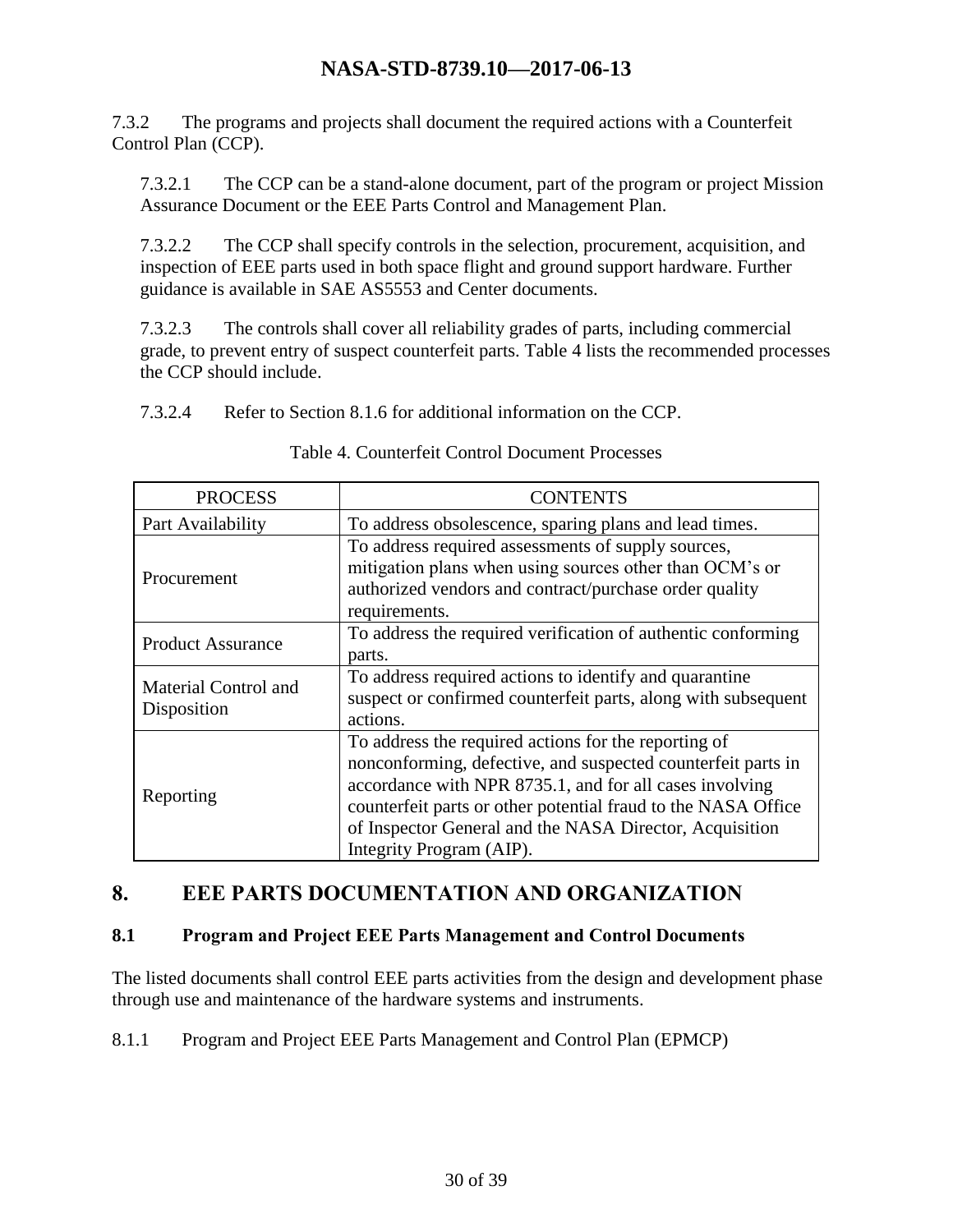8.1.1.1 Program and Project management shall approve and oversee the implementation of the EPMCP. The plan may either be a separate document or part of one of the approved project plans such as the Project Mission Assurance Document.

8.1.1.2 The EPMCP shall document the processes that will be used by the program and project to meet the following requirements with respect to EEE Parts, as described in previous sections and in accordance with Center, program and project requirements:

- a. Selection
	- (1) Reliability
	- (2) Derating
	- (3) Operating Environment
	- (4) Radiation Environment
	- (5) Restricted Materials and Corrosion Control
- b. Assurance and Control
	- (1) Qualification
	- (2) Screening
	- (3) GIDEP Review
	- (4) Receiving Inspection
	- (5) Environmental Control and Storage
- c. Procurement Management
- d. Obsolescence Management
- e. Counterfeit Part Avoidance

8.1.1.3 The EPMCP shall be organized in such a manner that each of the requirements contained herein are addressed clearly, concisely and unambiguously. Larger sections, such as the RHAP, LFCP, CCP, may be included in the Project EPMCP or controlled as separate documents.

8.1.1.4 The document shall list all requirements pertaining to EEE parts activities from the design and development phase through the use and maintenance of hardware systems and instruments.

8.1.1.5 The EPMCP shall specify the grade level of parts to be selected with respect to criticality or other categorization.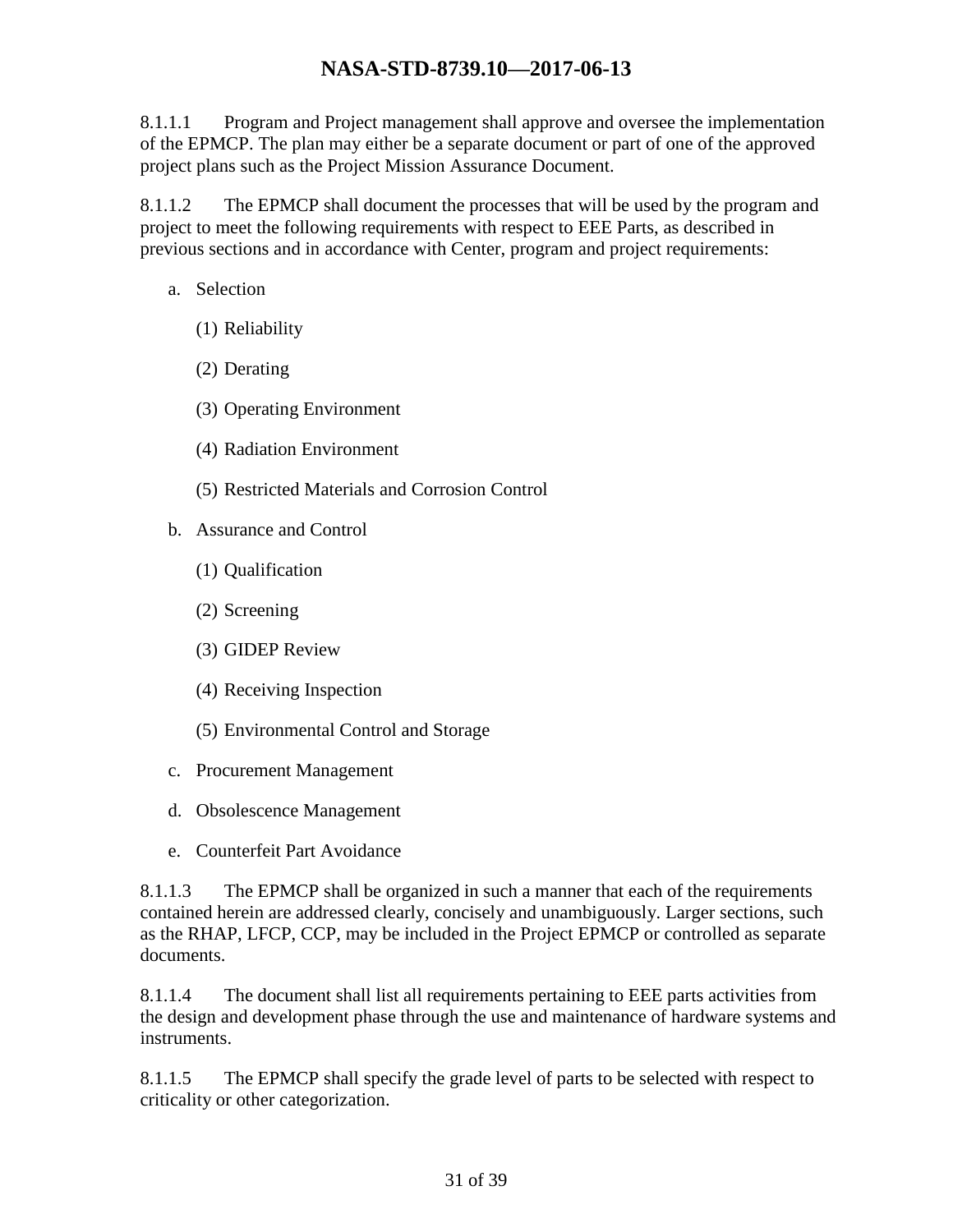- 8.1.1.6 It shall document the requirements with respect to all sections contained herein.
- 8.1.1.7 Special requirements for COTS devices and assemblies shall also be listed.

#### 8.1.2 Program and Project EEE Parts Control Organization

8.1.2.1 The EPMCP shall identify the authority or organization that will serve as the focal point EEE parts organization.

8.1.2.2 If a PCB or a PMPCB, or equivalent, serves as the focal point EEE parts organization, the project, along with Center level requirements shall determine the membership of the board. Recommended participants include representation from the Offices of Chief Engineer, EEE Parts Engineering, EEE Parts Assurance, and Safety and Mission Assurance. Representation from contractors is also recommended, if applicable. Conversely, project management, along with Center level requirements shall determine NASA representation on contractor control boards in accordance with contract or procurement documentation.

8.1.2.3 The EPMCP or a subset of requirements of the EPMCP shall be imposed on each sub-tier organization in accordance with contract, procurement or project documentation.

8.1.3 Radiation Hardness Assurance Plan

8.1.3.1 The program and project environmental requirements should be defined in a RHAP specific for the program or project. An independent document is recommended for efficient tailoring and implementation. The RHAP shall clearly define the scope of the radiation effects effort for the target program and project including both, a design- or specialist-level and system-level perspective.

8.1.3.2 The RHAP shall provide for planning and validation of:

- a. Free space environment exposure external to the spacecraft/instrument.
- b. Transport of the free space environment internal to the spacecraft/instrument.

(1) This is typically done at a high level (e.g. dose-depth analysis) early in the program or project life cycle, but may require a more thorough analysis of spacecraft/instrument geometry.

(2) Normally negotiated with the program and project based on the high-level results.

c. Ionizing radiation requirements definition and specifications if not included elsewhere.

- d. Electrical/optical component and design review procedures, which should include:
	- (1) Radiation tolerance/susceptibility metrics
	- (2) Risk identification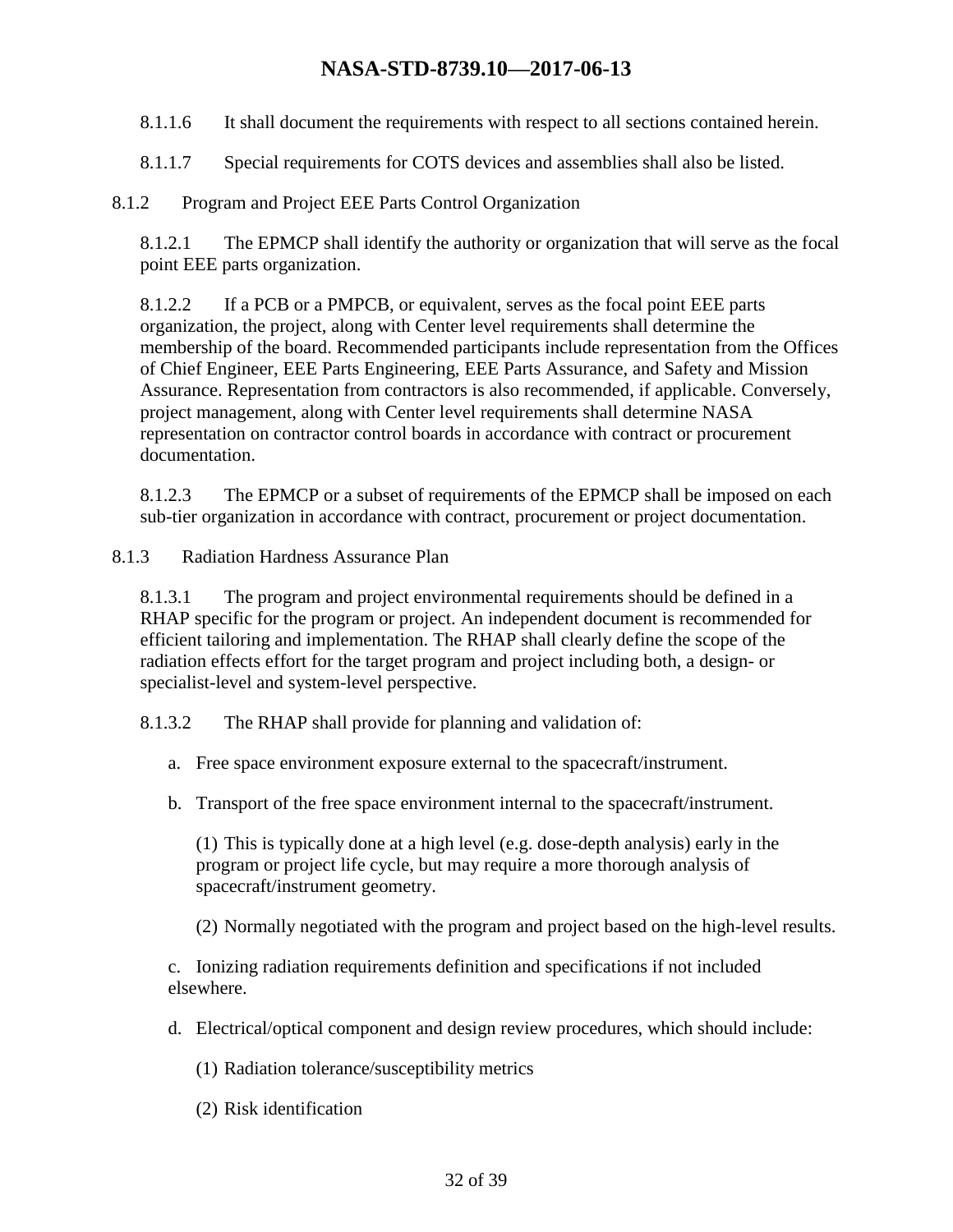- (3) Test requirements and recommendations
- (4) Design mitigation recommendations (when applicable)
- (5) Degradation and event rate prediction methodologies.

8.1.3.3 Additional information regarding radiation hardness assurance can be found in Section 5.3.2.1.

8.1.4 Lead-Free Control Plan

8.1.4.1 Requirements regarding the creation of a LFCP, documenting the controls and processes for reducing the risk of harmful effects relating to tin whiskers and avoiding premature solder-joint failure are defined in IPC J-STD-001ES. The plan shall state the process controls required during system development such as:

- a. special design considerations
- b. material selection
- c. manufacturing process controls
- d. test and qualification requirements
- e. quality inspection and screening
- f. marking and identification
- g. workmanship requirements and inspection
- h. maintenance and repair processes

i. other steps taken to mitigate risks and to ensure the reliability of hardware for the intended application.

8.1.4.2 SAE GEIA-STD-0005-1 and associated documents, and the NASA Tin and Other Metal Whisker Web site <https://nepp.nasa.gov/whisker> are recommended for guidance in preparing the LFCP.

8.1.4.3 Refer to section 5.5 for more information regarding the lead-free controls and other restricted materials.

#### 8.1.5 Red Plague Control Plan

Requirements regarding the use of silver-coated copper conductors and the implementation of a User-approved RPCP to reduce and control exposure to environmental conditions and contamination that promote the development of cuprous/cupric oxide corrosion (Red Plague) and latent damage are defined in IPC J-STD-001 ES.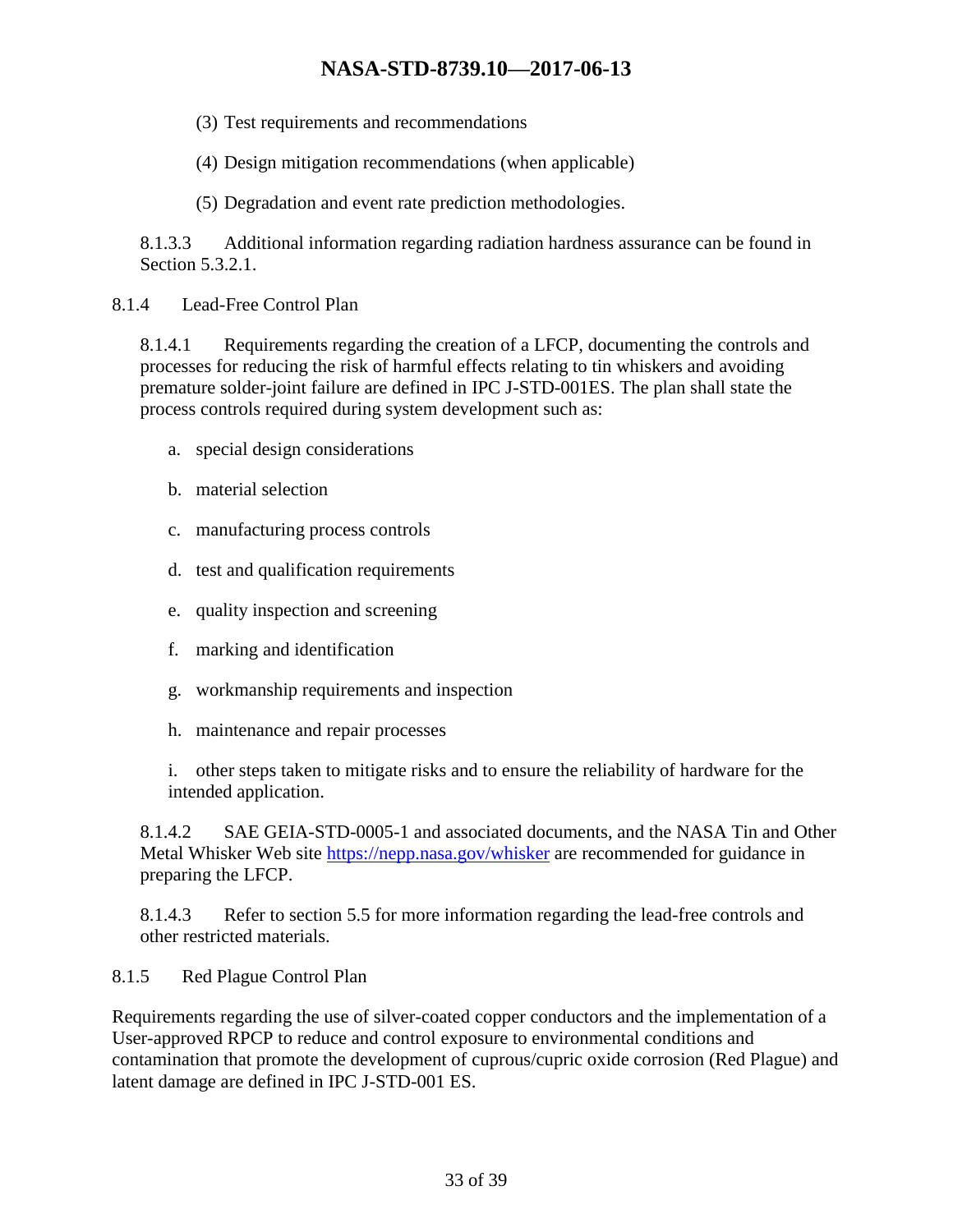#### 8.1.6 Counterfeit Control Plan

The program and project shall document the implementation of their EEE parts Counterfeit Control Plan (CCP) for the avoidance, detection, mitigation, disposition, control, and reporting of counterfeit EEE parts. The recommended format for plan implementation is in regards to the parts availability, procurement, assurance, control, and reporting processes:

#### 8.1.6.1 Parts Availability Process

This section describes the program's and project's plan to maximize availability of authentic, originally designed, and qualified parts throughout the product's life cycle, including, for example:

- a. Control of parts obsolescence.
- b. Alternate/multiple sources.
- c. Acceptable product substitutions.
- d. System redesign.
- e. Inventory control, parts sparing, and lifetime buy practices.

f. Planning for adequate procurement lead times in support of manufacturing and delivery schedules.

#### 8.1.6.2 Procurement Process

This section describes the program's and project's plan to:

a. Assess potential sources of supply to determine the risk of receiving non-authentic parts. OCM, OCM-authorized suppliers (e.g. franchised distributors), and authorized aftermarket manufacturers are considered to have low risk of supplying non-authentic parts. Assessment actions include surveys, audits, review of product alerts (e.g. GIDEP Notices and NASA Advisories), and analysis of supplier quality data to determine past performance. (Note: GIDEP Notices and NASA Advisory product alerts are accessible through NASA's Supplier Assessment System [http://sas.nasa.gov\)](http://sas.nasa.gov/).

b. Mitigate risks of procuring counterfeit parts from sources other than OCMs or authorized suppliers.

c. Factor risk of receiving non-authentic parts into the source selection process.

d. Ensure that approved/ongoing sources of supply are maintaining effective processes for mitigating the risks of supplying counterfeit EEE parts.

e. Include applicable contract/purchase order quality requirements related to counterfeit parts prevention. Examples of quality requirements are provided in SAE AS5553, including: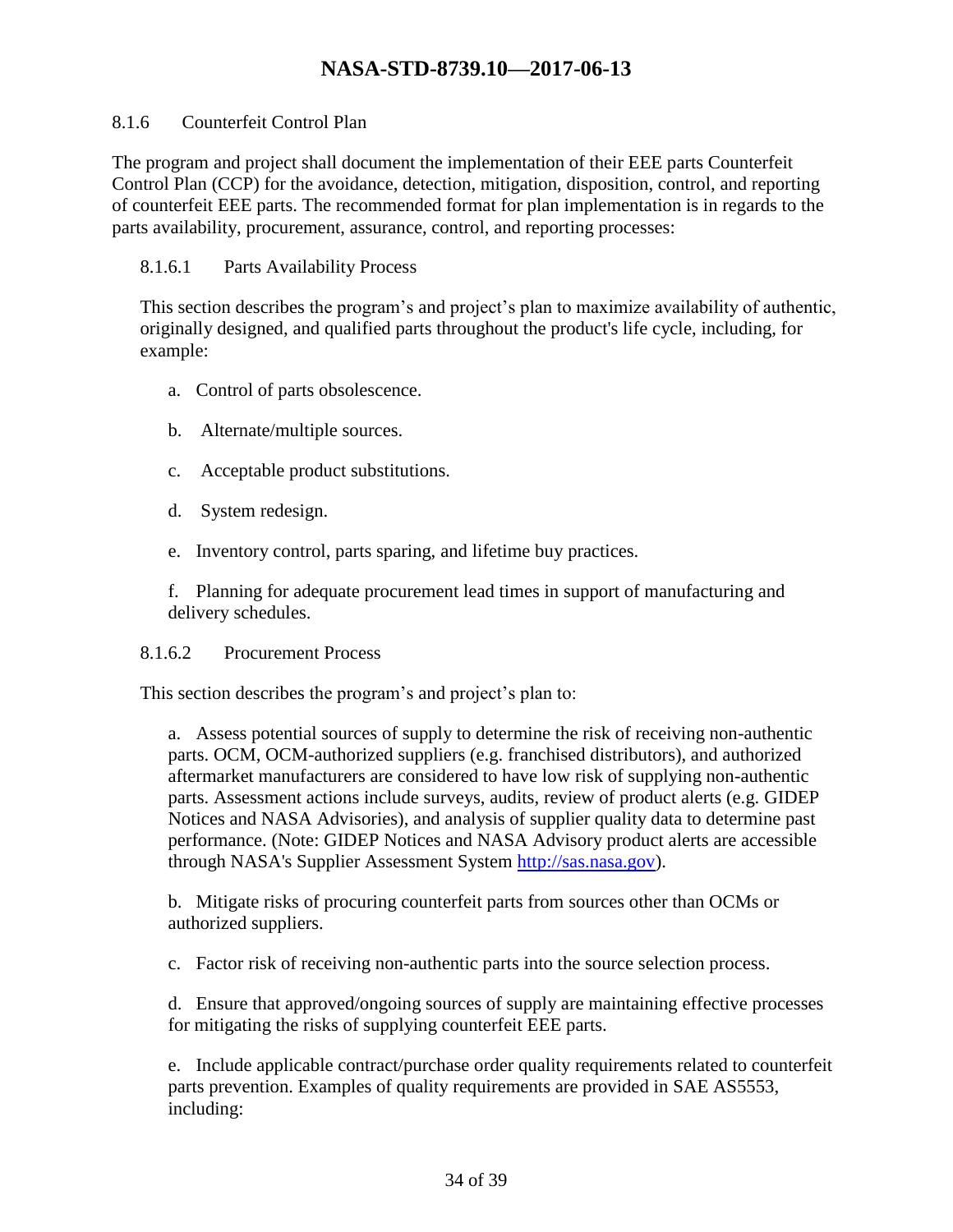(1) Certificate of Compliance.

(2) Mandatory Product Tests and Inspections.

(3) Supply Chain Traceability.

(4) Federal Penalties Associated with Fraud and Falsification.

(5) Specify contractor flow down of applicable counterfeit parts prevention requirements to their subcontractors.

8.1.6.3 Product Assurance Process

This section describes the program's and project's plan to verify receipt of authentic conforming parts, commensurate with product risk. Product risk is determined by the criticality of the part and the assessed likelihood of receiving a non-authentic part. Product assurance actions include review of data deliverables, verification of purchase order quality clause compliance, visual inspection, measurements, non- destructive evaluation (e.g., x-ray, hermeticity, marking permanency), destructive testing (e.g., destructive physical analysis (DPA), thermal cycling, and construction analysis).

8.1.6.4 Material Control and Disposition Process

This section describes the program's and project's plan to:

a. Identify and quarantine suspect or confirmed counterfeit parts.

b. Whenever possible, confirm conclusively whether the parts are authentic or counterfeit. This may include further part-level testing or communication with the parts' (supposed) OCM.

c. Upon confirmation that a part is counterfeit, identify and place on "Hold" all potential additional counterfeit parts in storage and identify installed counterfeit parts pending disposition by appropriate authorities.

d. Actions pertaining to confirmed counterfeit parts shall be in accordance with direction received from investigative authorities.

e. Counterfeit parts should only be returned to suppliers under controlled conditions so as to prevent their re-entry into the supply chain.

### 8.1.6.5 Reporting Process

This section describes the program's and project's plan to report nonconforming, defective, and suspected counterfeit parts in accordance with NPR 8735.1, and for all cases involving counterfeit parts or other potential fraud, to the NASA Office of Inspector General and the NASA Director, AIP.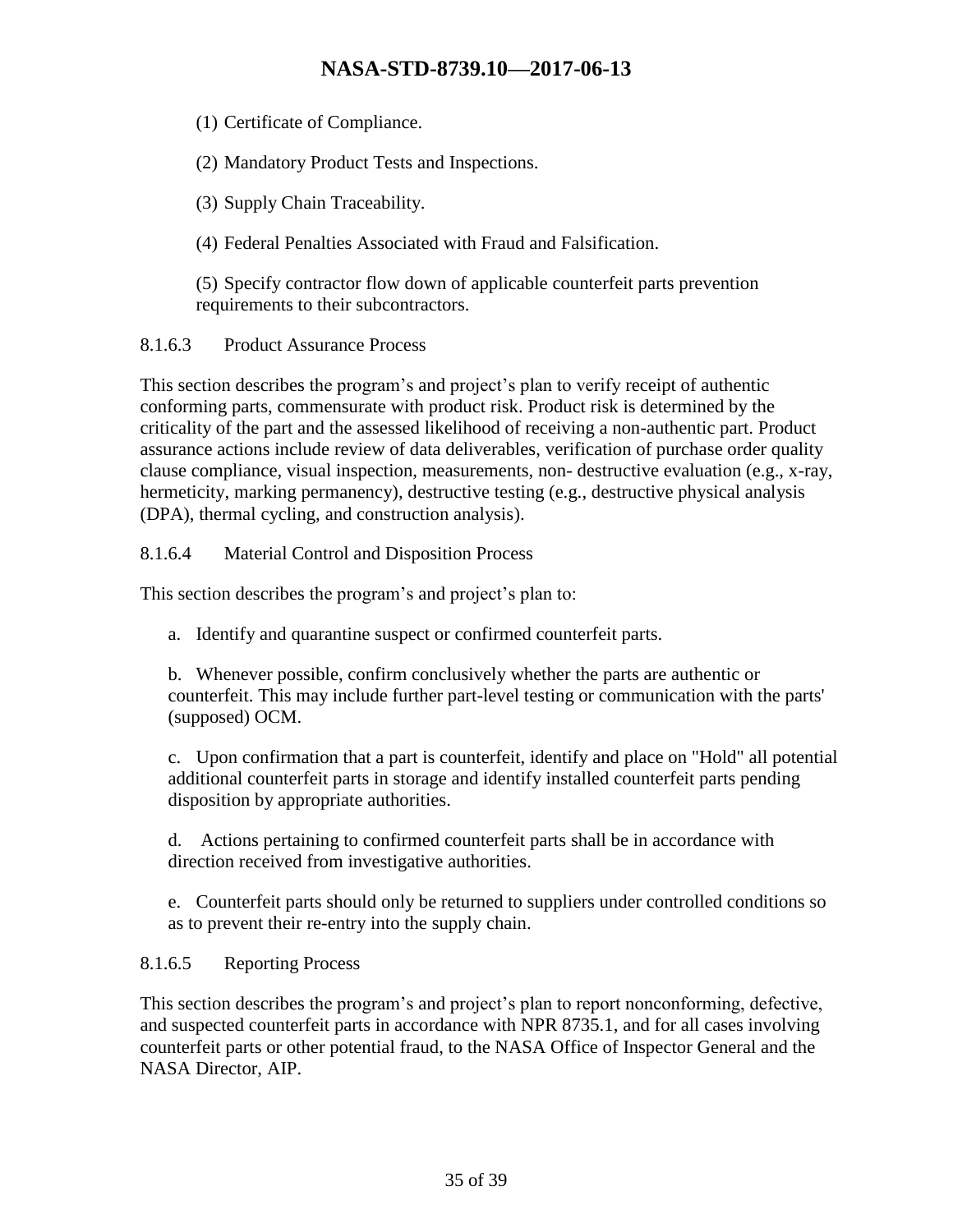8.1.6.5.1 Additional information regarding counterfeit part controls can be found in Section 7.3.

#### <span id="page-35-0"></span>**8.2 EEE Parts Lists**

8.2.1 The equipment design activity shall submit EEE Parts Lists as described below, along with updates throughout the hardware design and development for EEE parts organization approval.

8.2.2 The lists shall account for parts within all subassemblies, including subcontracted or procured subassemblies, unless exempt by specific project agreement.

8.2.3 The data shall be submitted in an electronic database format for review. The use of the single NASA EEE Parts Database, EPARTS [\(https://eparts.nasa.gov\)](https://eparts.nasa.gov/), is strongly encouraged for all lists and updates.

8.2.4 Program and Project Approved Parts List

Once requirements for EEE parts to be used in space flight and critical GSE hardware are established, the program and project may elect to establish a Program and Project Approved Parts List (PAPL). The purpose of this document is to list approved parts with respect to each of the required part reliability levels or function criticality levels for the program and project. The goal of this list is to provide design engineers with a choice of approved parts that have been selected on the basis of knowledge about their technology, specification controls, manufacturing processes and controls, supplier performance, testing, and screening and qualification methods while minimizing the number of styles and generic part types that are used in hardware. If not contained in other documents, the PAPL may also define the process for the selection and screening of parts. The content of the PAPL is intended to be consistent with the Program and Project EEE Parts Management and Control Plans and under the technical control of the Program and Project Parts Control Boards. The PAPL shall meet all program and project configuration management requirements.

#### 8.2.5 As-Designed EEE Parts List

8.2.5.1 The As-Designed EEE Parts List shall identify the equipment containing the individual parts, part description, EEE part number and specification, generic part number, EEE part qualification method and status, part approval status, and part manufacturer(s) as applicable and in accordance with program and project requirements. The order of information is not a requirement and may be tailored.

8.2.5.2 A preliminary As-Designed EEE Parts List shall be submitted for PDR.

8.2.5.3 Changes to the baseline As-Designed EEE Part List shall be monitored and controlled at all levels of procurement, test, and fabrication to ensure the prompt identification, reporting, review, and disposition (approval/disapproval) of any changes.

8.2.6 Part Approval Documentation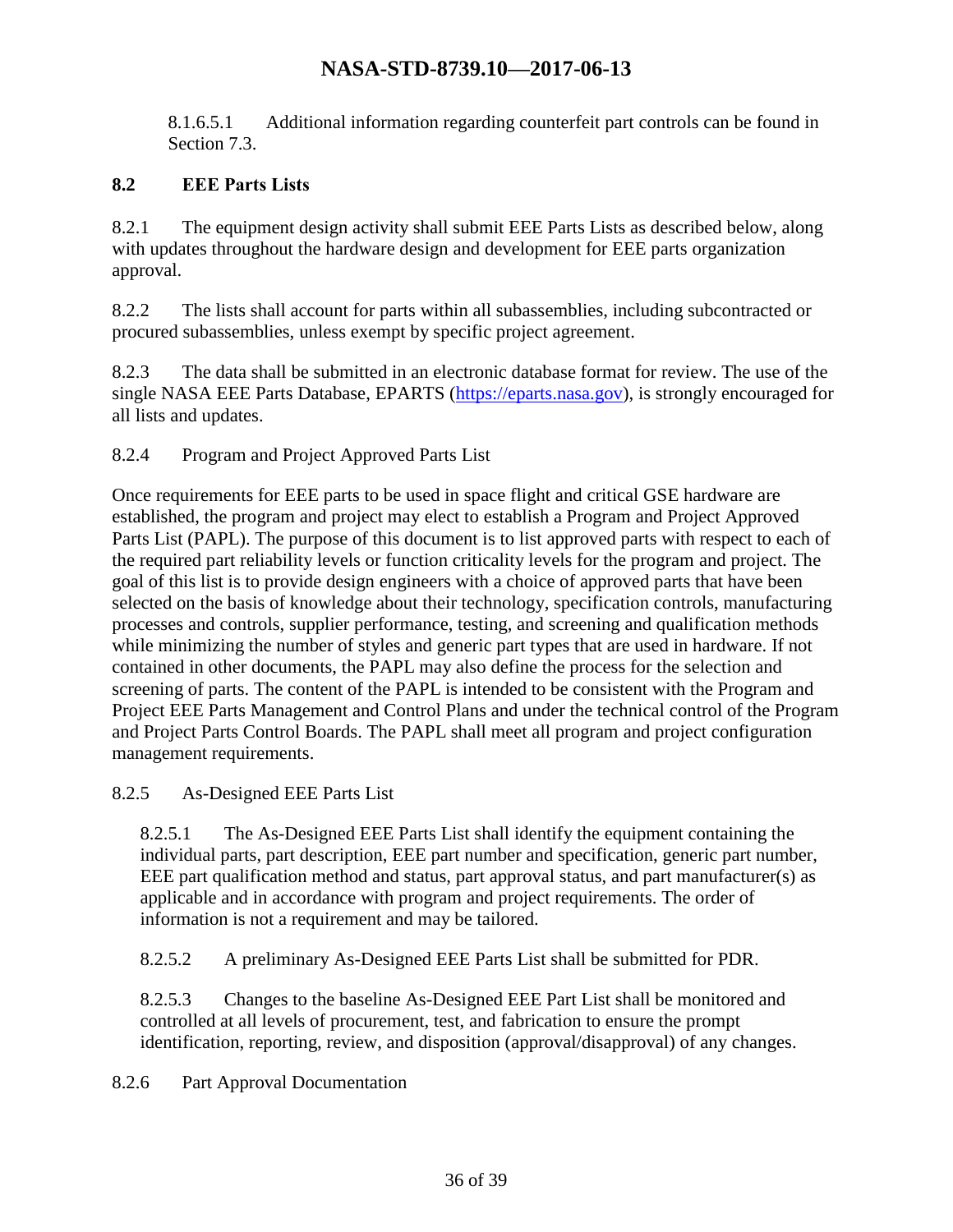8.2.6.1 The approval for parts that meet all requirements shall be documented on the parts lists as specified above.

8.2.6.2 Parts that do not meet a specific requirement shall require identification and additional review and approval before use in hardware. This additional effort is typically documented on a waiver, deviation or other form of non-conformance documentation, in accordance with Center or project requirements. This documentation will list the details of the non-conformance along with any additional testing that is required.

#### 8.2.7 As-Built EEE Parts List

8.2.7.1 The equipment manufacturing activity shall submit an As-Built EEE Parts List for each deliverable end item.

8.2.7.2 The As-Built EEE Parts List shall identify the EEE parts actually used in fabricating each unit.

8.2.7.3 The As-Built EEE Parts List shall account for parts within all subassemblies, including subcontracted or procured subassemblies, unless exempt by specific project agreement.

8.2.7.4 In accordance with project requirements, the As-Built EEE Parts List shall identify the using end item and serial number, the using assembly and serial number, EEE part description, part number, generic part number, part serial number if applicable, EEE part circuit location or reference designation (R1, CR2, etc.), EEE part manufacturer's CAGE code or equivalent identification, and EEE part LDC or equivalent lot identification, as applicable and in accordance with program and project requirements.

#### <span id="page-36-0"></span>**8.3 EEE Parts Analyses**

#### 8.3.1 EEE Parts Application (Derating) Analysis

8.3.1.1 As described in Section 5.3.1, the equipment design activity shall submit a EEE parts application analysis for each deliverable end item to verify each EEE part (or assembly where part level information is unobtainable) meets the program and project derating requirements, even in worst case environments, operating conditions, and duty cycles.

8.3.1.2 The analysis shall address the EEE parts actually used in fabricating each unit and include electrical reference designator for individual part identification.

8.3.1.3 The analysis shall address parts within all subassemblies, including subcontracted or procured subassemblies, unless exempt by specific project agreement.

8.3.1.4 Individual cases where the derating limits cannot be met shall be dispositioned by the appropriate subject matter experts for the program and project.

8.3.2 EEE Parts Obsolescence Analysis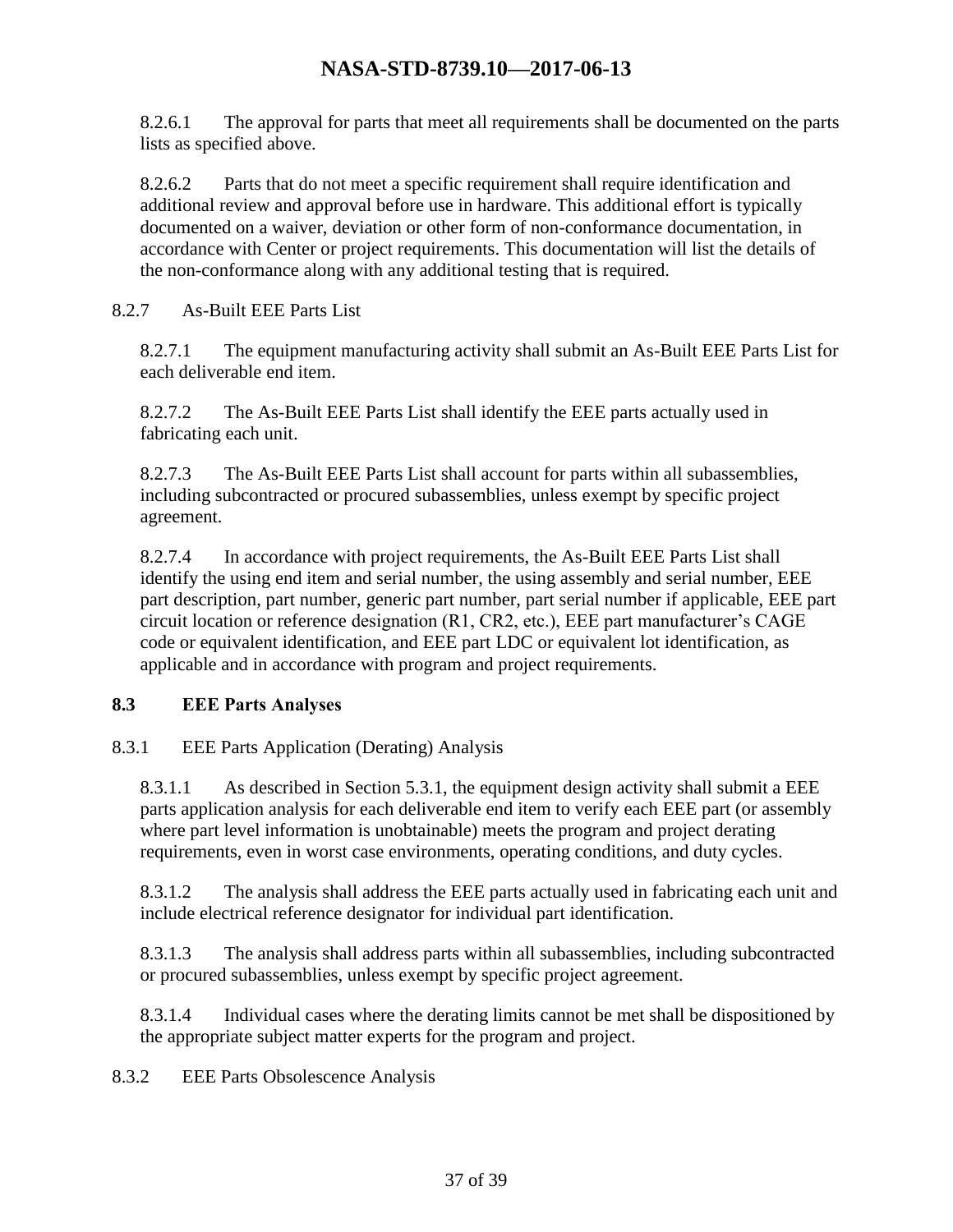8.3.2.1 An Obsolescence Analysis of EEE parts should be performed during the early design stages when the design engineer is selecting parts for their design. The NASA EPARTS EEE parts database tool may be used to conduct the Obsolescence Analysis. This tool generates EEE part manufacturing status and part availability projections to reduce obsolescence impacts throughout system life cycles. This analysis should be ongoing throughout the project life cycle, monitoring for product EOL notifications. These advanced notifications should allow the project ample time to plan for product obsolescence and to budget for part procurement. The notifications can also be distributed as a manufacturer's PDN, or a GIDEP PCN. Project EEE parts lists loaded into EPARTS are automatically analyzed for obsolescence risk.

8.3.2.2 Refer to section 7.2 for more information regarding parts obsolescence.